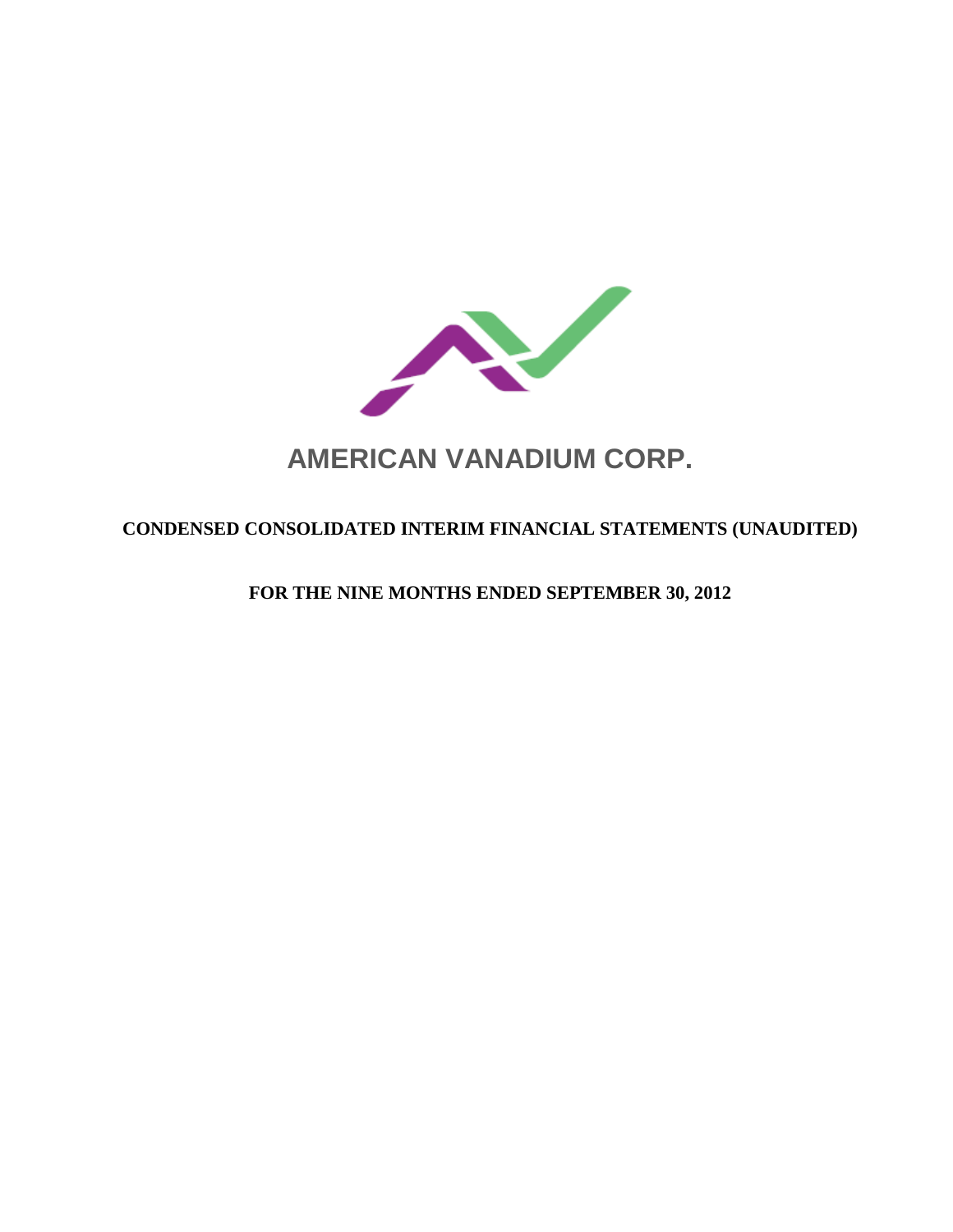# **Management's Comments on Unaudited Financial Statements**

The accompanying unaudited condensed consolidated interim financial statements of American Vanadium Corp. (the "Company") for the nine months ended September 30, 2012 have been prepared by management and approved by the Board of Directors of the Company. These financial statements have not been reviewed by the Company's external auditors.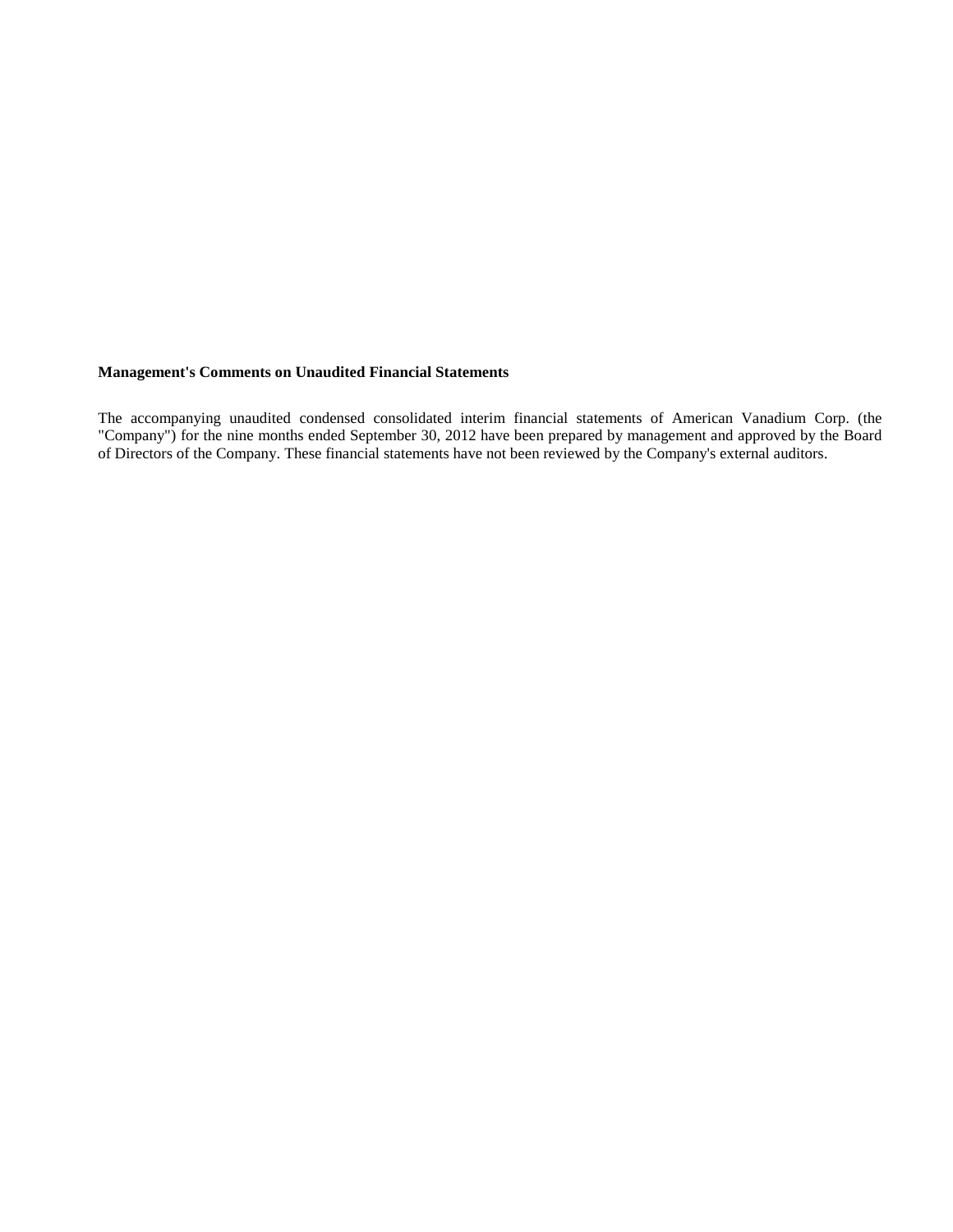#### **AMERICAN VANADIUM CORP.**  CONDENSED CONSOLIDATED INTERIM BALANCE SHEETS (UNAUDITED) IN CANADIAN DOLLARS

|                                                              | September 30   | December 31 |
|--------------------------------------------------------------|----------------|-------------|
|                                                              | 2012           | 2011        |
|                                                              | \$             | \$          |
|                                                              |                |             |
| <b>ASSETS</b>                                                |                |             |
| <b>Current assets</b>                                        |                |             |
| Cash                                                         | 1,324,603      | 4,245,438   |
| Amounts receivable                                           | 41,871         | 128,656     |
| Income tax receivable                                        | 100,835        | 267.971     |
| Prepaid expenses                                             | 108,721        | 101,695     |
| Deferred engineering management expense and deposit (Note 5) | 1,575,415      | 1,079,390   |
| <b>Total current assets</b>                                  | 3,151,445      | 5,823,150   |
| Equipment (Note 4)                                           | 51,449         | 49,455      |
| Reclamation deposit                                          | 143,602        | 85,720      |
| Mineral properties (Note 5)                                  | 1,729,512      | 1,535,943   |
| <b>Total assets</b>                                          | 5,076,008      | 7,494,268   |
| <b>LIABILITIES AND SHAREHOLDERS' EQUITY</b>                  |                |             |
| <b>Current liabilities</b>                                   |                |             |
| Accounts payable and accrued liabilities (Note 7)            | 676,341        | 784,883     |
| <b>Total liabilities</b>                                     | 676,341        | 784,883     |
| <b>Shareholders' equity</b>                                  |                |             |
| Share capital (Note 6)                                       | 15,937,340     | 14,058,111  |
| Contributed surplus                                          | 2,830,315      | 2,339,450   |
| Deficit                                                      | (14, 367, 988) | (9,688,176) |
| Total shareholders' equity                                   | 4,399,667      | 6,709,385   |
| Total liabilities and shareholders' equity                   | 5,076,008      | 7,494,268   |

# **Basis of presentation and continuance of operations (Note 2)**

**Commitments and contingencies (Note 12)**

**On behalf of the Board:**

*Signed: "William Radvak"* Director *Signed: "Brian E. Bayley"* Director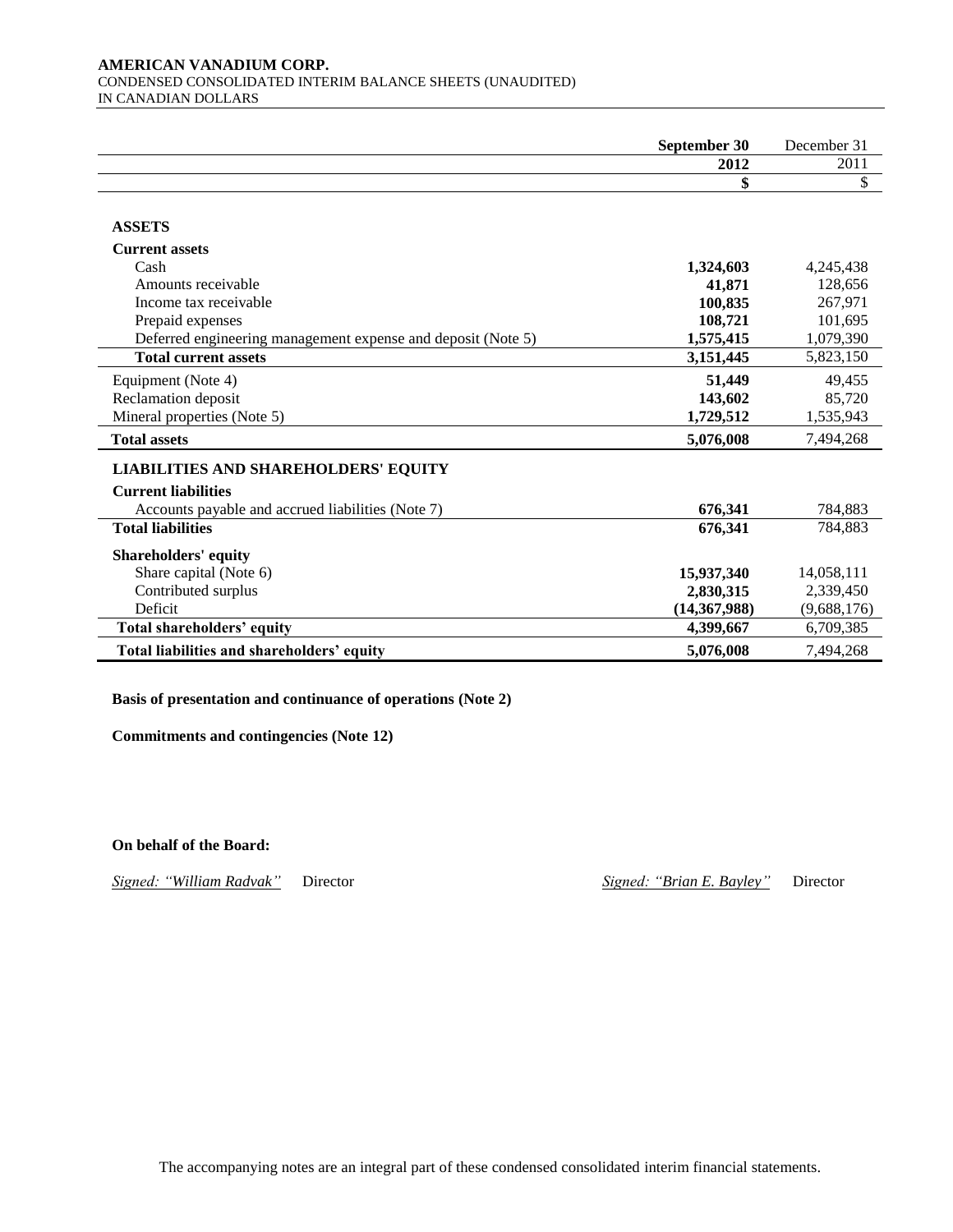# **AMERICAN VANADIUM CORP.**  CONDENSED CONSOLIDATED INTERIM STATEMENTS OF COMPREHENSIVE LOSS (UNAUDITED) IN CANADIAN DOLLARS

|                                                        | <b>Three Months</b> | Three Months | <b>Nine Months</b> | Nine Months |
|--------------------------------------------------------|---------------------|--------------|--------------------|-------------|
|                                                        | <b>Ended</b>        | Ended        | <b>Ended</b>       | Ended       |
|                                                        | September 30        | August 31    | September 30       | August 31   |
|                                                        | 2012                | 2011         | 2012               | 2011        |
|                                                        | \$                  | \$           | \$                 | \$          |
|                                                        |                     | Note 2       |                    | Note 2      |
|                                                        |                     |              |                    |             |
| <b>Exploration and evaluation expenses (Note 5)</b>    | 1,435,879           | 726,009      | 2,578,755          | 3,133,526   |
| General and administrative expenses:                   |                     |              |                    |             |
| Salaries and benefits                                  | 174,653             | 80,422       | 691,505            | 272,714     |
| Stock-based compensation                               | 41,620              | 162,962      | 317,048            | 775,081     |
| Consulting (Note 7)                                    | 131,644             | 57,743       | 376,223            | 96,739      |
| Travel                                                 | 42,034              | 10,725       | 199,344            | 63,897      |
| Office facilities and administrative services (Note 7) | 47,642              | 43,000       | 142,923            | 113,458     |
| Audit and legal                                        | 35,763              | 20,240       | 86,316             | 68,310      |
| Transfer agent, listing and filing fees                | 8,218               | 13,655       | 61,868             | 45,829      |
| Investor relations and shareholder information         | 24,215              | 145,341      | 104,387            | 443,556     |
| Office and sundry                                      | 26,524              | 58,118       | 70,623             | 85,477      |
| Amortization                                           | 5,532               | 4,217        | 15,066             | 10,074      |
| Foreign exchange loss (gain)                           | 43,638              | (17,573)     | 44,101             | 73,913      |
| Interest income                                        | (1, 814)            | (7, 193)     | (8,347)            | (11,767)    |
| Loss before income taxes                               | 2,015,548           | 1,297,666    | 4,679,812          | 5,170,807   |
|                                                        |                     |              |                    |             |
| <b>Current income tax recovery</b>                     |                     |              |                    | (175,306)   |
|                                                        |                     |              |                    |             |
| Net comprehensive loss                                 | 2,015,548           | 1,297,666    | 4,679,812          | 4,995,501   |
|                                                        |                     |              |                    |             |
| <b>Basic and diluted loss per share (Note 11)</b>      | 0.07                | 0.05         | 0.17               | 0.22        |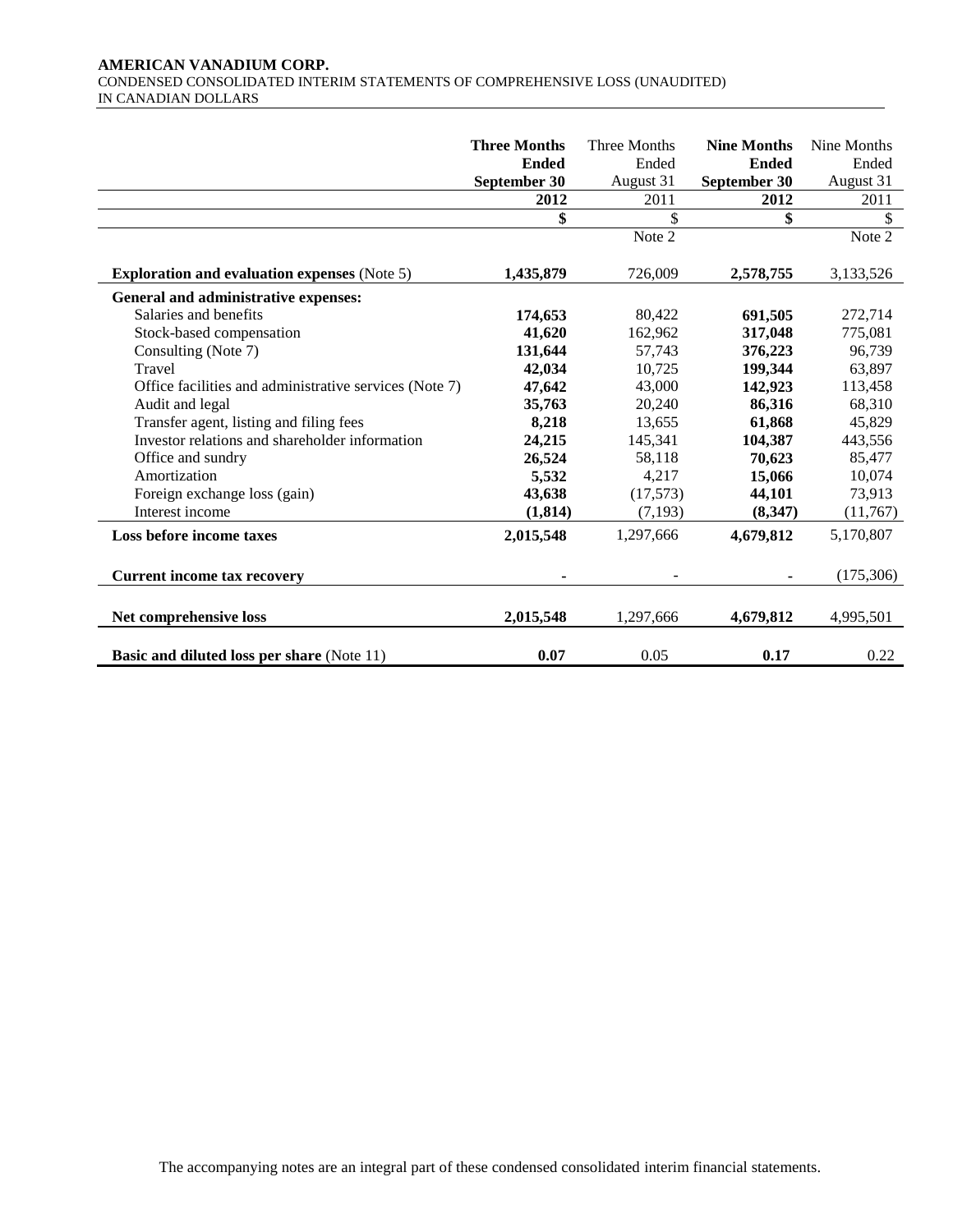# **AMERICAN VANADIUM CORP.**

CONDENSED CONSOLIDATED INTERIM STATEMENTS OF CHANGES IN SHAREHOLDERS' EQUITY (UNAUDITED) IN CANADIAN DOLLARS

|                                                 | <b>Share</b> | Contributed    |                |             |
|-------------------------------------------------|--------------|----------------|----------------|-------------|
|                                                 | Capital      | <b>Surplus</b> | <b>Deficit</b> | Total       |
|                                                 |              | \$             | \$             | \$          |
| Balance, December 1, 2010 (Note 2)              | 6,162,761    | 816,581        | (3,032,141)    | 3,947,201   |
| Exercise of warrants                            | 479,999      |                |                | 479,999     |
| Exercise of stock options                       | 315,796      | (132, 197)     |                | 183,599     |
| Private placements, net of share issuance costs | 6,921,767    | 651,526        |                | 7,573,293   |
| Stock-based compensation                        |              | 775,084        |                | 775,084     |
| Shares issued for water rights (Note 5)         | 67,500       |                |                | 67,500      |
|                                                 |              |                |                |             |
| Net comprehensive loss for the period           |              |                | (4,995,501)    | (4,995,501) |
| Balance, August 31, 2011 (Note 2)               | 13,947,823   | 2,110,994      | (8,027,642)    | 8,031,175   |
| Share issuance costs                            | (2,212)      |                |                | (2,212)     |
| Shares issued for claims acquisition (Note 5)   | 33,750       |                |                | 33,750      |
| Performance shares (Note 6)                     | 78,750       |                |                | 78,750      |
| Stock-based compensation                        |              | 228,456        |                | 228,456     |
| Net comprehensive loss for the period           |              |                | (1,660,534)    | (1,660,534) |
| Balance, December 31, 2011                      | 14,058,111   | 2,339,450      | (9,688,176)    | 6,709,385   |
|                                                 |              |                |                |             |
| Exercise of stock options                       | 121,994      | (51, 994)      |                | 70,000      |
| Bonus shares (Note 6)                           | 70,000       |                |                | 70,000      |
| Private placements, net of share issuance costs | 1,687,235    | 225,811        |                | 1,913,046   |
| Stock-based compensation                        |              | 317,048        |                | 317,048     |
| Net comprehensive loss for the period           |              |                | (4,679,812)    | (4,679,812) |
| Balance, September 30, 2012                     | 15,937,340   | 2,830,315      | (14, 367, 988) | 4,399,667   |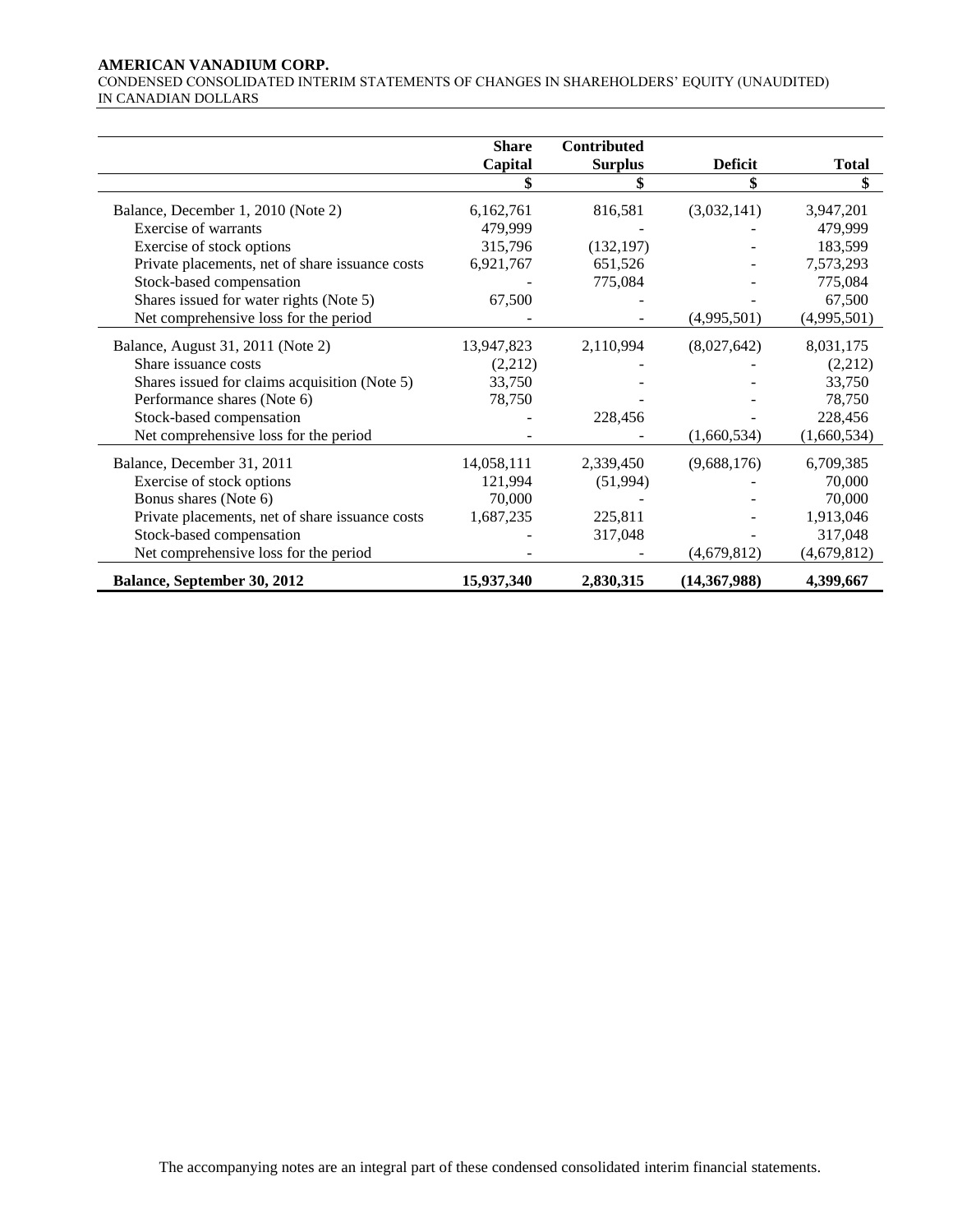# **AMERICAN VANADIUM CORP.**  CONDENSED CONSOLIDATED INTERIM STATEMENTS OF CASH FLOWS (UNAUDITED) IN CANADIAN DOLLARS

|                                                         | <b>Nine Months</b><br><b>Ended</b><br>September 30 | Nine Months<br>Ended<br>August 31 |
|---------------------------------------------------------|----------------------------------------------------|-----------------------------------|
|                                                         | 2012                                               | 2011                              |
|                                                         | \$                                                 | $\mathbb{S}$                      |
|                                                         |                                                    | Note 2                            |
| <b>CASH FLOWS FROM OPERATING ACTIVITIES</b>             |                                                    |                                   |
| Net comprehensive loss                                  | (4,679,812)                                        | (4,995,501)                       |
| Items not involving cash:                               |                                                    |                                   |
| Stock-based compensation                                | 317,048                                            | 775,081                           |
| Salaries and benefits settled by issuance of shares     | 70,000                                             |                                   |
| Amortization                                            | 15,066                                             | 10,074                            |
| Unrealized foreign exchange loss                        | 6,565                                              | (3,090)                           |
| Changes in non-cash working capital balances:           |                                                    |                                   |
| Accounts payable and accrued liabilities                | (108, 542)                                         | 187,538                           |
| Deferred engineering management expense and deposit     | (496, 025)                                         |                                   |
| Income tax receivable                                   | 165,669                                            | (165, 138)                        |
| Amounts receivable                                      | 86,785                                             | (66, 138)                         |
| Prepaid expenses                                        | (7,026)                                            | (10,007)                          |
| Non-operating (income) expenses:                        |                                                    |                                   |
| Interest income                                         | (8, 347)                                           | (11,767)                          |
| Net cash used in operating activities                   | (4,638,619)                                        | (4,278,948)                       |
| <b>CASH FLOWS FROM INVESTING ACTIVITIES</b>             |                                                    |                                   |
| Mineral property acquisition costs                      | (193, 569)                                         | (221,767)                         |
| Interest income                                         | 8,347                                              | 11,767                            |
| Purchase of equipment                                   | (17,060)                                           | (42, 665)                         |
| Increase in reclamation deposit                         | (62,980)                                           | (21,073)                          |
| Net cash (used in) provided by investing activities     | (265, 262)                                         | (273, 738)                        |
| <b>CASH FLOWS FROM FINANCING ACTIVITIES</b>             |                                                    |                                   |
| Proceeds from issuance of shares, net of issuance costs | 1,983,046                                          | 8,359,754                         |
| Deferred financing costs                                |                                                    | (117, 845)                        |
| Net cash provided by financing activities               | 1,983,046                                          | 8,241,909                         |
| Change in cash for the period                           |                                                    | 3,689,223                         |
| Cash, beginning of period                               | (2,920,835)<br>4,245,438                           | 3,136,748                         |
|                                                         |                                                    |                                   |
| Cash, end of period                                     | 1,324,603                                          | 6,825,971                         |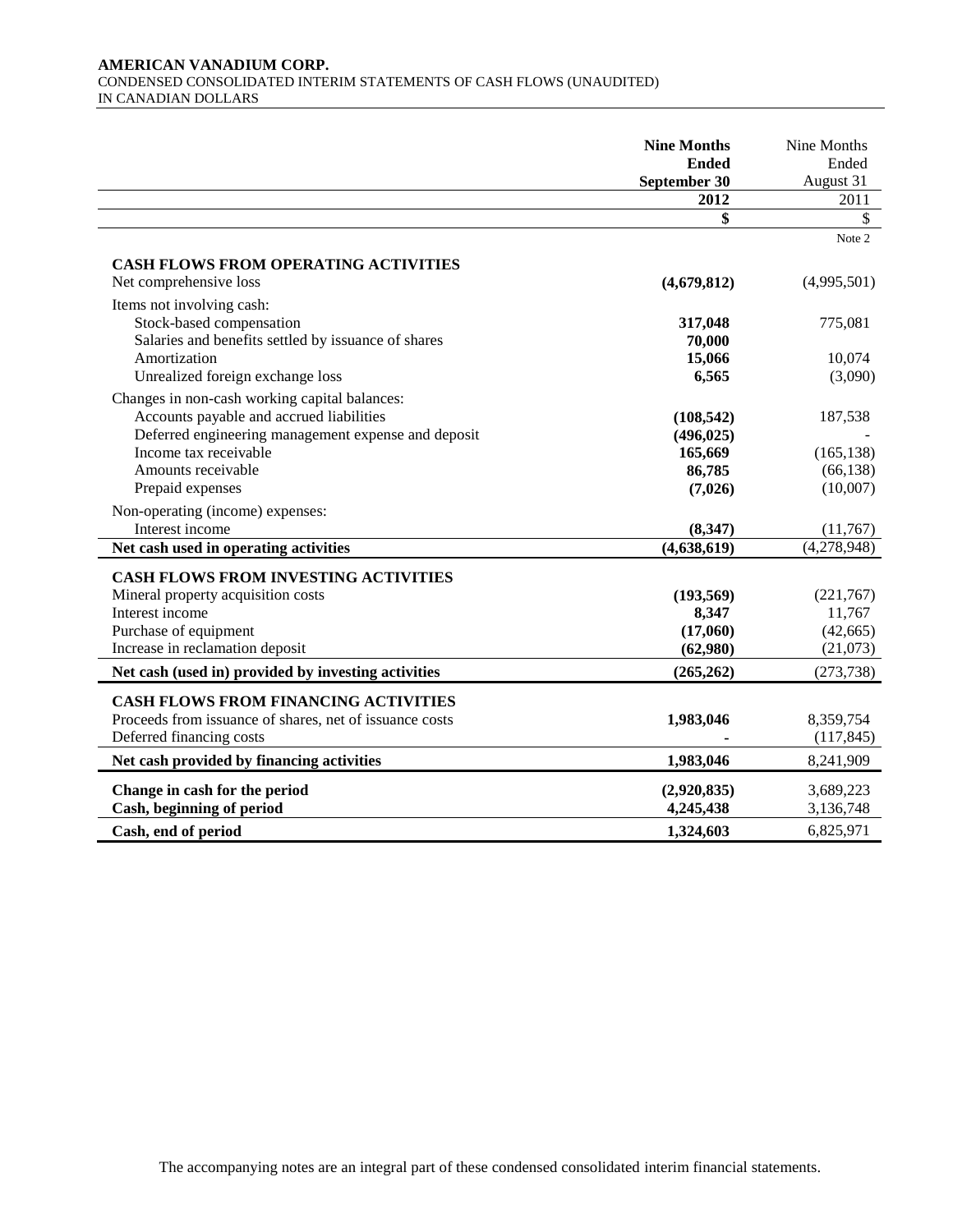# **1. NATURE OF OPERATIONS**

American Vanadium Corp. (the "Company"), incorporated under the *Canada Business Corporations Act*, is engaged in the acquisition and exploration of mineral properties, with a strategic focus on vanadium properties in the State of Nevada. The Company is currently exploring its Gibellini property and has completed a feasibility study on the property. Pending, among other factors, successful supply arrangements, the availability of sufficient financing and regulatory approval, all of which are uncertain, the Company plans to develop and operate a mine in the future.

The Company's corporate head office is located at Suite #1028, 550 Burrard Street, Vancouver, British Columbia.

The Company's shares trade on the TSX-Venture Exchange (the "Exchange") under the symbol "AVC" and are quoted on the OTCQX under the symbol "AVCVF".

# **2. BASIS OF PRESENTATION AND CONTINUANCE OF OPERATIONS**

### **Change in financial year**

In 2011 the Company changed its financial year-end from February 28 to December 31 in order to align its financial reporting with its operational and budgeting cycles. The Company's most recent annual fiscal period was for the ten months ended December 31, 2011, while the current reporting period is for the nine months ended September 30, 2012 with a comparative period for the nine months ended August 31, 2011.

### **Statement of compliance**

These condensed consolidated interim financial statements have been prepared in accordance with International Financial Reporting Standards ("IFRS") as issued by International Accounting Standards Board ("IASB"). These condensed consolidated interim financial statements have been prepared in accordance with International Accounting Standard 34, Interim Financial Reporting ("IAS 34"). These condensed consolidated interim financial statements follow the same accounting policies and methods of application as – and should be read in conjunction with – the Company's audited annual consolidated financial statements for the ten months ended December 31, 2011.

These consolidated financial statements were authorized by the Board of Directors on November 23, 2012.

### **Going concern**

These consolidated financial statements have been prepared on the assumption that the Company will continue on a going concern basis. The Company has generally incurred net losses and negative operating cash flows since its inception, and the ability of the Company to continue as a going concern depends upon its ability to develop profitable operations and to continue to raise adequate financing. Management is actively targeting sources of additional financing which would assure continuation of the Company's operations and exploration programs. In order for the Company to meet its liabilities as they come due and to continue its operations, the Company is solely dependent upon its ability to generate such financing.

There can be no assurance that the Company will be able to develop profitable operations or continue to raise additional funds, in which case the Company may be unable to meet its financial obligations. Should the Company be unable to generate funds from its assets and discharge its liabilities in the normal course of business, the net realizable value of its assets may be materially less than the amounts recorded on the balance sheets. The financial statements do not include adjustments to amounts and classifications of assets and liabilities that might be necessary should the Company be unable to continue operations.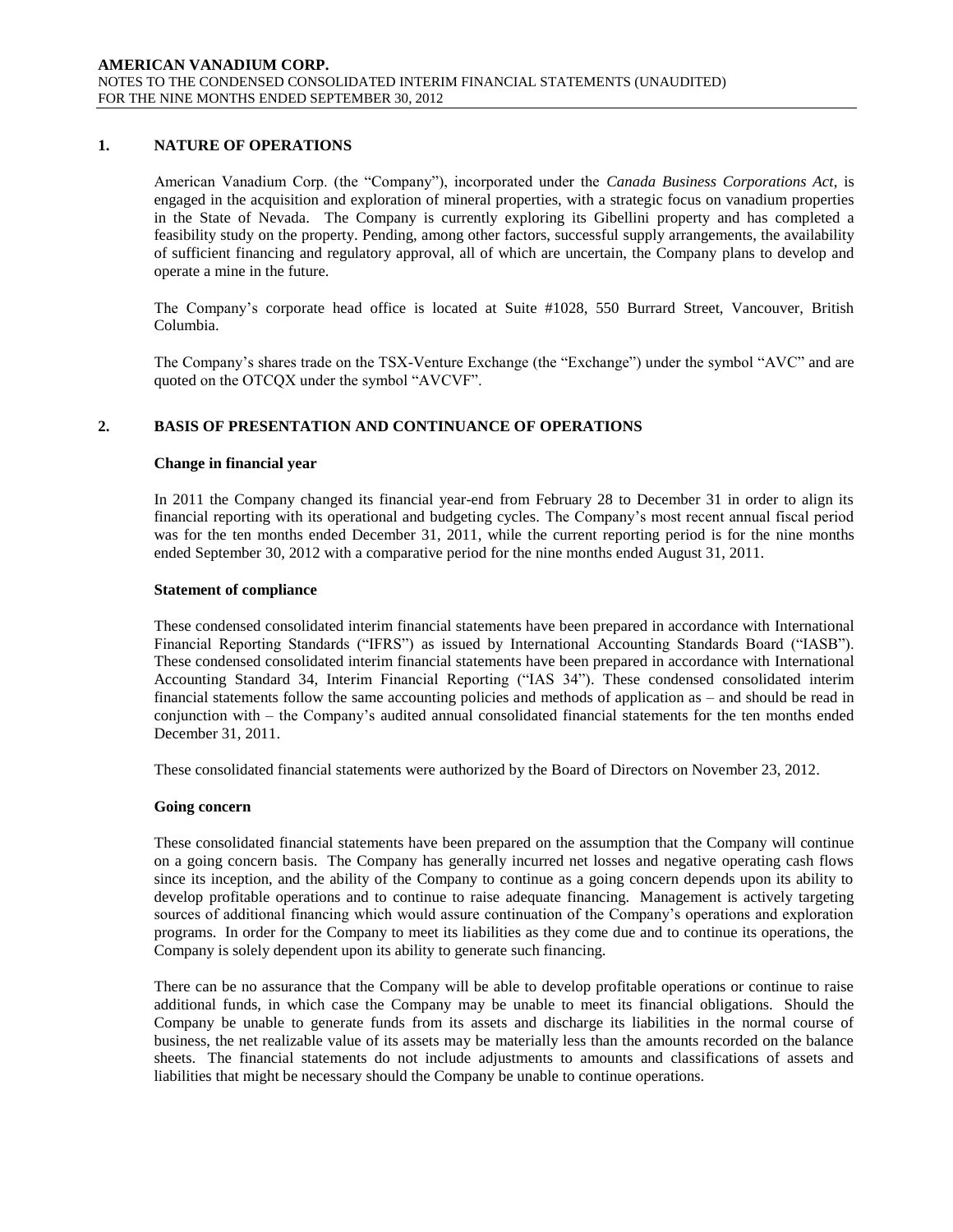The Company's ability to raise additional funds is dependent on favourable conditions in equity and alternative investment markets, which are volatile and subject to significant uncertainty. The Company will continue to identify alternative sources of financing, but anticipates reliance on equity markets in the near term.

As at September 30, 2012, the Company maintained a working capital surplus of \$2,475,104 and had \$4,399,667 in shareholders' equity.

# **3. SIGNIFICANT ACCOUNTING POLICIES**

# **Basis of consolidation**

These condensed consolidated interim financial statements include the assets, liabilities, income and expenses of the Company and its wholly-owned U.S. subsidiary, American Vanadium US Inc. All intercompany transactions and balances have been eliminated on consolidation. Unless otherwise indicated, all amounts are reported in Canadian dollars, which is the functional currency of the Company and American Vanadium US Inc.

# **Basis of measurement**

The balances in these consolidated financial statements have been measured on an historical cost basis, except for cash which is measured at fair value.

# **Application of new and revised International Financial Reporting Standards**

# i. IAS 12 Income Taxes ("IAS  $12$ ")

Effective January 1, 2012, the Company adopted an amendment to IAS 12 that removed certain subjectivity in measuring deferred tax assets and liabilities arising on investment property measured at fair value. There was no impact on the Corporation's financial statements as a result of the application of this amended standard.

ii. IFRS 7 Financial Instruments: Disclosures ("IFRS 7")

Effective January 1, 2012, the Company adopted an amendment to IFRS 7 that requires additional disclosure on the transfer of financial assets by the Company, including the possible effects of any residual risks that the Company retains. There was no impact on the Company's financial statements as a result of the application of this amended standard.

### **Significant accounting policies, estimates and judgments**

Notwithstanding the application of new and revised International Financial Reporting Standards previously discussed, these condensed consolidated interim financial statements have been prepared using the same accounting policies and are subject to the same estimates, judgments and measurement uncertainties as those described in Note 3 of its audited consolidated financial statements as at and for the ten months ended December 31, 2011.

### **Recent accounting pronouncements issued but not yet adopted**

The Company has reviewed new and revised accounting pronouncements that have been issued but are not yet effective for the year beginning January 1, 2012, and has determined that the following may have an impact on its consolidated financial statements: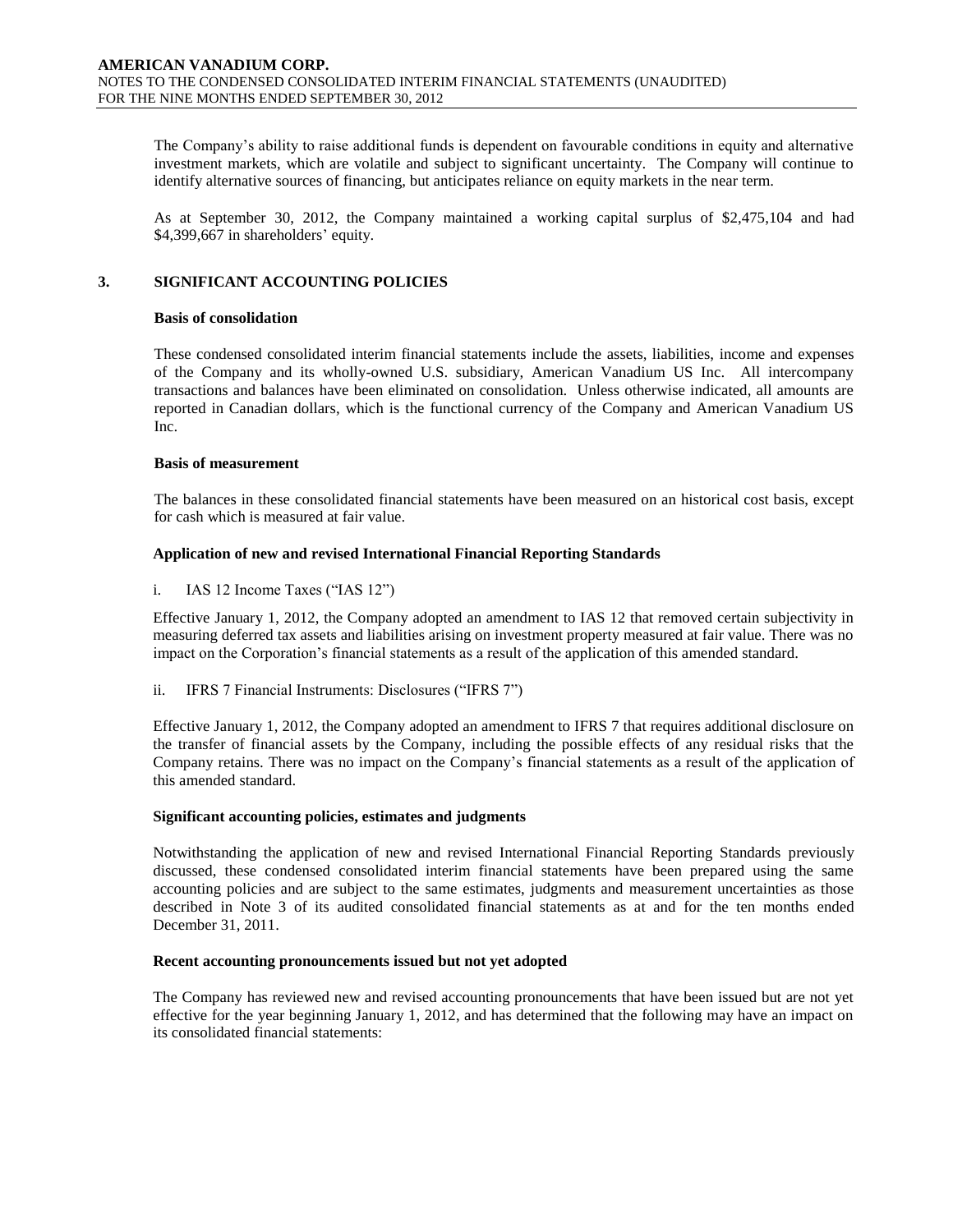# i. IAS 1 Presentation of Financial Statements ("IAS 1")

IAS 1 was amended in June 2011 to provide guidance on the presentation of items contained in other comprehensive income ("OCI") and their classification within OCI. The amendments are to be applied for annual periods beginning on or after July 1, 2012, with earlier adoption permitted. The amendments are not expected to have a significant impact on the Company's consolidated financial statements.

# ii. IFRS 7 Financial Instruments: Disclosures ("IFRS 7")

IFRS 7 was amended in December 2011 to included improved disclosure for offsetting of offset financial assets and financial liabilities. The amendments are to be applied for annual periods beginning on or after January 1, 2013, with earlier adoption permitted. The amendments are not expected to have a significant impact on the Company's consolidated financial statements.

### iii. IFRS 9 Financial Instruments ("IFRS 9")

IFRS 9 was issued in November 2009 and is intended to replace current IAS 39, "Financial Instruments: Recognition and Measurement". IFRS 9 uses a single approach to determine whether a financial asset is measured at amortized cost or fair value, replacing the multiple rules in IAS 39. The approach in IFRS 9 is based on how an entity manages its financial instruments in the context of its business model and the contractual cash flow characteristics of the financial assets. The new standard also requires a single impairment method to be used, replacing the multiple impairment methods in IAS 39. IFRS 9 is effective for annual periods beginning on or after January 1, 2015. The amendments are not expected to have a significant impact on the Company's consolidated financial statements.

iv. IFRS 10 Consolidated Financial Statements ("IFRS 10")

IFRS 10 establishes principles for the presentation and preparation of consolidated financial statements when an entity controls one or more other entities. IFRS 10 supersedes IAS 27 "Consolidated and Separate Financial Statements" and SIC-12 "Consolidation—Special Purpose Entities" and is effective, with retrospective application, for annual periods beginning on or after January 1, 2013. Earlier application is permitted. The Company is currently evaluating the impact of this standard on its consolidated financial statements.

v. IFRS 11 Joint Arrangements ("IFRS 11")

IFRS 11 establishes principles for financial reporting by parties to a joint arrangement. IFRS 11 supersedes current IAS 31 "Interests in Joint Ventures" and SIC-13 "Jointly Controlled Entities—Non-Monetary Contributions by Venturers" and is effective, with retrospective application, for annual periods beginning on or after January 1, 2013. Earlier application is permitted. The Company is currently evaluating the impact of this standard on its consolidated financial statements.

vi. IFRS 12 Disclosure of Interests in Other Entities ("IFRS 12")

IFRS 12 applies to entities that have an interest in a subsidiary, a joint arrangement, an associate or an unconsolidated structured entity. IFRS 12 is effective, with retrospective application, for annual periods beginning on or after January 1, 2013. Earlier application is permitted. The Company is currently evaluating the impact of this standard on its consolidated financial statements.

### vii. IFRS 13 Fair Value Measurements ("IFRS 13")

IFRS 13 defines fair value and sets out a single IFRS framework for fair value measurements and disclosures. IFRS 13 applies to other IFRSs that require or permit measurements or disclosures based on fair values, except in specified circumstances. IFRS 13 is to be applied for annual periods beginning on or after January 1, 2013.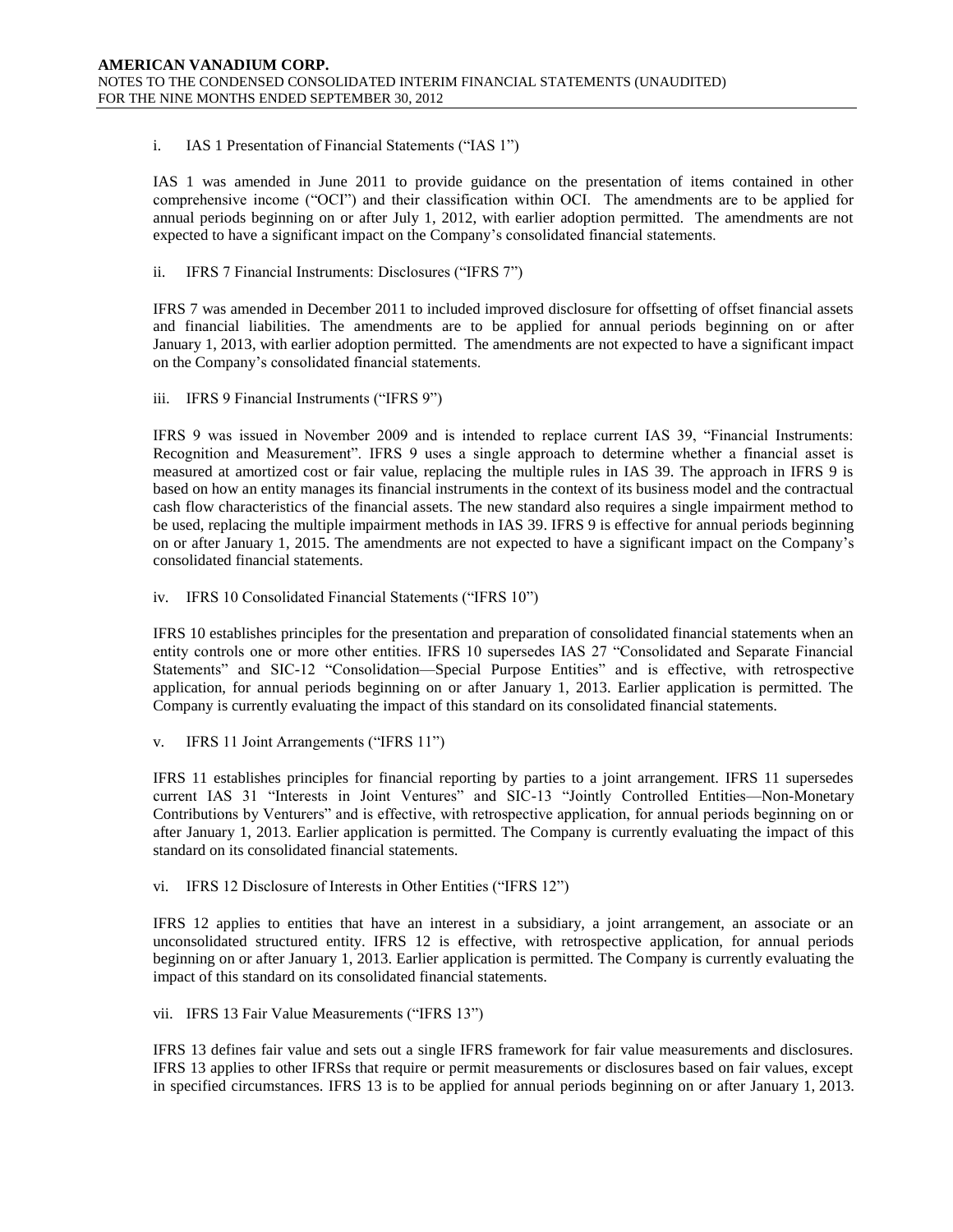Earlier application is permitted. The Company is currently evaluating the impact of this standard on its consolidated financial statements.

viii. IAS 32 Financial Instruments – Presentation ("IAS 32")

In December 2011, certain amendments to IAS 32 were issued which address inconsistencies when applying the offsetting criteria outlined in this standard. These amendments clarify certain criteria required in order to offset financial assets and financial liabilities. These amendments are required to be adopted retrospectively for periods beginning January 1, 2014. The Company is currently evaluating the impact of this standard on its consolidated financial statements.

# **4. EQUIPMENT**

Changes to the Company's equipment balances are as follows:

|                                 | Field     | <b>Office</b> |                 |              |
|---------------------------------|-----------|---------------|-----------------|--------------|
|                                 | Equipment | Equipment     | <b>Vehicles</b> | <b>Total</b> |
|                                 | \$        | \$            | \$              | \$           |
| Cost                            |           |               |                 |              |
| Balance, December 31, 2011      | 28,680    | 12.918        | 41,118          | 82.716       |
| <b>Additions</b>                | 12,976    | 4,084         |                 | 17,060       |
| Balance, September 30, 2012     | 41,656    | 17,002        | 41,118          | 99,776       |
| <b>Accumulated amortization</b> |           |               |                 |              |
| Balance, December 31, 2011      | 22,640    | 4,255         | 6,366           | 33,261       |
| <b>Additions</b>                | 4,996     | 3,618         | 6,452           | 15,066       |
| Balance, September 30, 2012     | 27,636    | 7,873         | 12,818          | 48,327       |
| <b>Carrying value</b>           |           |               |                 |              |
| December 31, 2011               | 6.040     | 8,663         | 34,752          | 49,455       |
| September 30, 2012              | 14,020    | 9,129         | 28,300          | 51,449       |

# **5. MINERAL PROPERTIES**

#### **Acquisition costs**

As at September 30, 2012 and prior periods, the carrying values of mineral properties were comprised solely of capitalized acquisition costs for mineral rights. Changes to these carrying values are as follows:

|                          | Gibellini | Del Rio                  | <b>Hot Creek</b> | <b>Total</b> |
|--------------------------|-----------|--------------------------|------------------|--------------|
|                          |           |                          |                  |              |
| As at December 31, 2011  | 1.487.089 | 39.683                   | 9.171            | 1,535,943    |
| Additions                | 193.569   | $\overline{\phantom{a}}$ |                  | 193,569      |
| As at September 30, 2012 | 1.680.658 | 39,683                   | 9.171            | 1,729,512    |

The Company has capitalized, rather than expensed, property acquisition costs on the basis that holding title to the related properties allows the Company to explore and develop these properties in the future. Acquiring and maintaining title to mineral properties involves certain inherent risks due to difficulties in determining the validity of certain claims as well as the potential for problems arising from the frequently ambiguous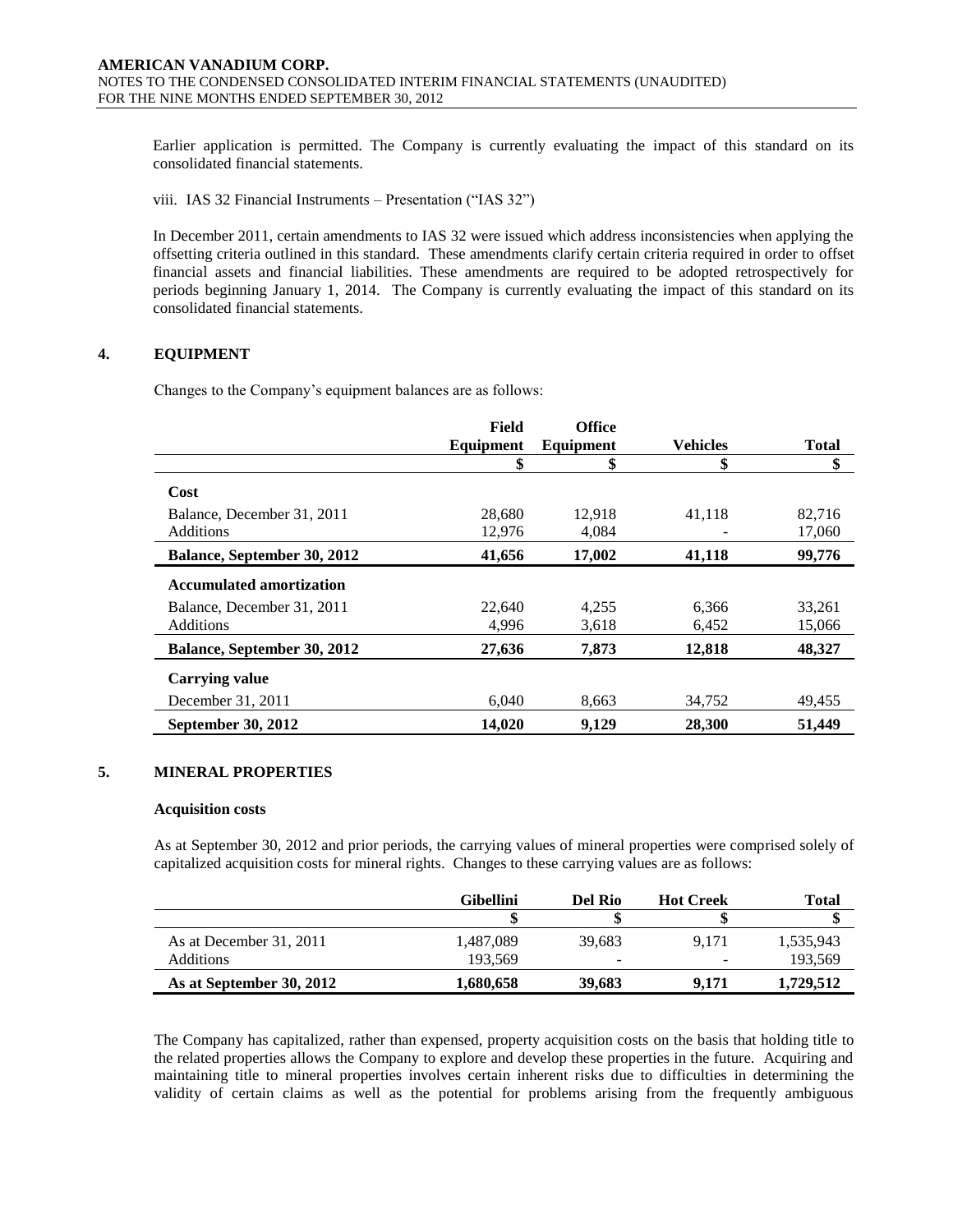conveyance history characteristic of many mineral properties. The Company has investigated title to all of its mineral properties and, to the best of its knowledge, title to all of its properties is in good standing.

#### **Exploration and evaluation expenses**

During the nine months ended September 30, 2012, exploration and evaluation expenses incurred on the Company's mineral properties were as follows:

|                              | <b>Gibellini</b> | <b>Del Rio</b> | <b>Hot Creek</b> | <b>Total</b> |
|------------------------------|------------------|----------------|------------------|--------------|
|                              | \$               | \$             | \$               | \$           |
| Environmental permitting     | 576,842          |                |                  | 576,842      |
| Metallurgy                   | 270,506          |                |                  | 270,506      |
| General                      | 272,383          |                |                  | 272,383      |
| Engineering, procurement and |                  |                |                  |              |
| construction management      | 824,419          |                |                  | 824,419      |
| Geotechnical                 | 177,620          |                |                  | 177,620      |
| Engineering                  | 67,316           |                |                  | 67,316       |
| Property maintenance         | 74,427           | 19,139         | 2,692            | 96,258       |
| Exploration                  | 6,549            |                |                  | 6,549        |
| Feasibility                  | 6,197            |                |                  | 6,197        |
| Power                        | 4,358            |                |                  | 4,358        |
| Drilling and trenching       | 212,579          |                |                  | 212,579      |
| Microgrid feasibility        | 63,131           |                |                  | 63,131       |
| Water                        | 597              |                |                  | 597          |
|                              | 2,556,924        | 19.139         | 2,692            | 2,578,755    |

During the nine months ended August 31, 2011, exploration and evaluation expenses incurred on the Company's mineral properties were as follows:

|                          | <b>Gibellini</b> | <b>Del Rio</b> | <b>Hot Creek</b> | <b>Total</b> |
|--------------------------|------------------|----------------|------------------|--------------|
|                          | \$               | \$             | \$               | \$           |
| Feasibility              | 1,448,850        |                |                  | 1,448,850    |
| Water                    | 412,997          |                |                  | 412,997      |
| General                  | 415,123          | 10,107         |                  | 425,230      |
| Environmental permitting | 378,432          | 308            |                  | 378,740      |
| Metallurgy               | 241,906          | 2,882          |                  | 244.788      |
| Engineering              | 48,502           | 290            |                  | 48,792       |
| Drilling and trenching   | 35,658           |                |                  | 35,658       |
| Property maintenance     | 69,011           | 17,861         | 2,666            | 89,538       |
| Exploration              | 27,485           | 1,707          |                  | 29,192       |
| Geotechnical             | 2,186            |                |                  | 2,186        |
| Power                    | 17,555           |                |                  | 17,555       |
|                          | 3,097,705        | 33,155         | 2,666            | 3,133,526    |

### **Summary of properties**

a) Gibellini Property, Nevada, U.S.

During the year ended February 28, 2007, the Company entered into a Mineral Lease Agreement to acquire 40 unpatented lode mining claims, paying US\$60,000 upon the execution of the agreement. Pursuant to the terms of the agreement, the Company is required to pay a production royalty of 2.5% of the net smelter returns (―NSR‖) of all mineral substances produced from the claims, to a maximum of US\$3,000,000, at which point the production royalty decreases to 2.0%. The Company is also required to pay US\$30,000, quarterly, and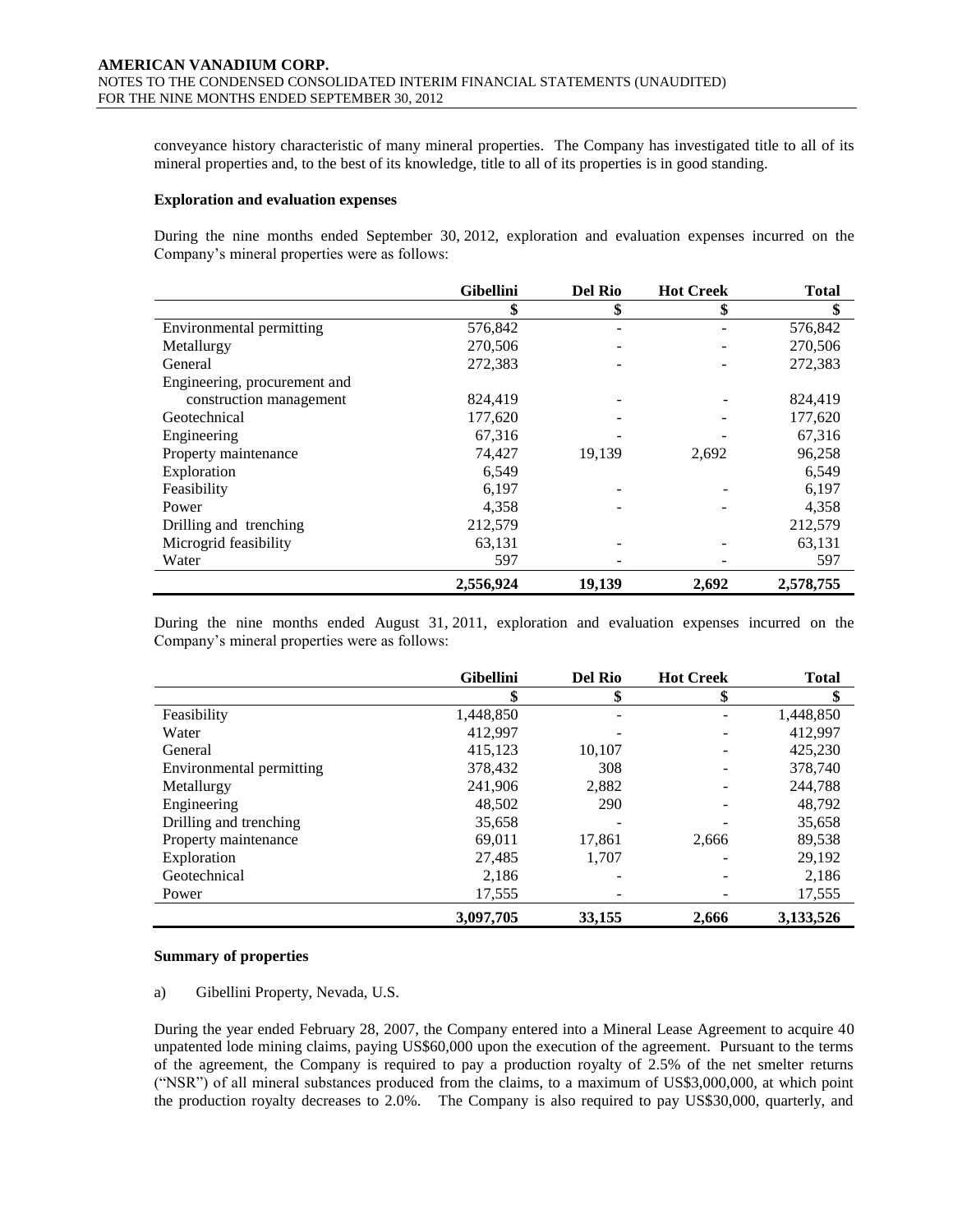such payments are credited against any future production royalties payable. As of September 30, 2012, the Company has paid a total of US\$600,000 for these advance royalty payments, including US\$90,000 paid during the nine months ended September 30, 2012.

During the year ended February 28, 2007, the Company entered into a Mineral Lease Agreement to acquire 12 unpatented lode mining claims, paying US\$9,000 upon the execution of the agreement. Pursuant to the terms of the agreement the Company is required to pay an initial production royalty payment of US\$30,000 within 60 days of production from the claims and a production royalty of 3.0% of NSR of all mineral substances produced from the claims. Also, the Company must pay an escalating series of annual payments, which will be credited against any future production royalties payable. As of September 30, 2012, the Company has paid a total of US\$95,000 for these advance royalty payments; remaining payments are US\$24,000, annually. Further, the Company has the option to purchase these claims for a total purchase price of US\$1,000,000.

During the ten months ended December 31, 2011, the Company acquired 17 unpatented lode mining claims for US\$50,000 – in addition to US\$70,000 in previous payments – and the issuance of 25,000 of its common shares valued at \$33,750.

During the ten months ended December 31, 2011, the Company acquired an additional 185 unpatented lode claims and seven placer claims through the staking process.

During the ten months ended December 31, 2011, the Company obtained various rights to water required for production from the Gibellini Property. Consideration for these rights included a cash payment of US\$295,000 and 50,000 common shares in the Company valued at \$67,500. The Company is required to make annual rental payments of US\$225,000, which may be adjusted for the Consumer Price Index. During the nine months ended September 30, 2012, the Company paid US\$103,000 of such rental payments.

b) Del Rio Property, Nevada, U.S.

During the year ended February 28, 2011, the Company acquired 120 claims through the staking process. No additional claims have been subsequently acquired.

c) Hot Creek Property, Nevada, U.S.

During the year ended February 28, 2011, the Company acquired 18 claims through the staking process. No additional claims have been subsequently acquired.

### **Engineering, procurement and construction management**

During the ten months ended December 31, 2011, the Company entered into an agreement with an independent contractor who will manage various phases of the development of a mine on the Gibellini Property. These phases include basic and detailed engineering, asset and service procurement, and mine construction. As at September 30, 2012, the contractor has commenced the basic engineering phase.

On the commencement of the basic engineering phase, the Company paid a US\$559,936 deposit, and 17 monthly installments totalling US\$2,799,679 are required throughout the phase. Installments and the deposit have been recorded on the consolidated balance sheet as a deferred engineering management expense and deposit when paid or accrued, which is then recognized as an expense on a percentage-of-completion basis over the duration of the phase.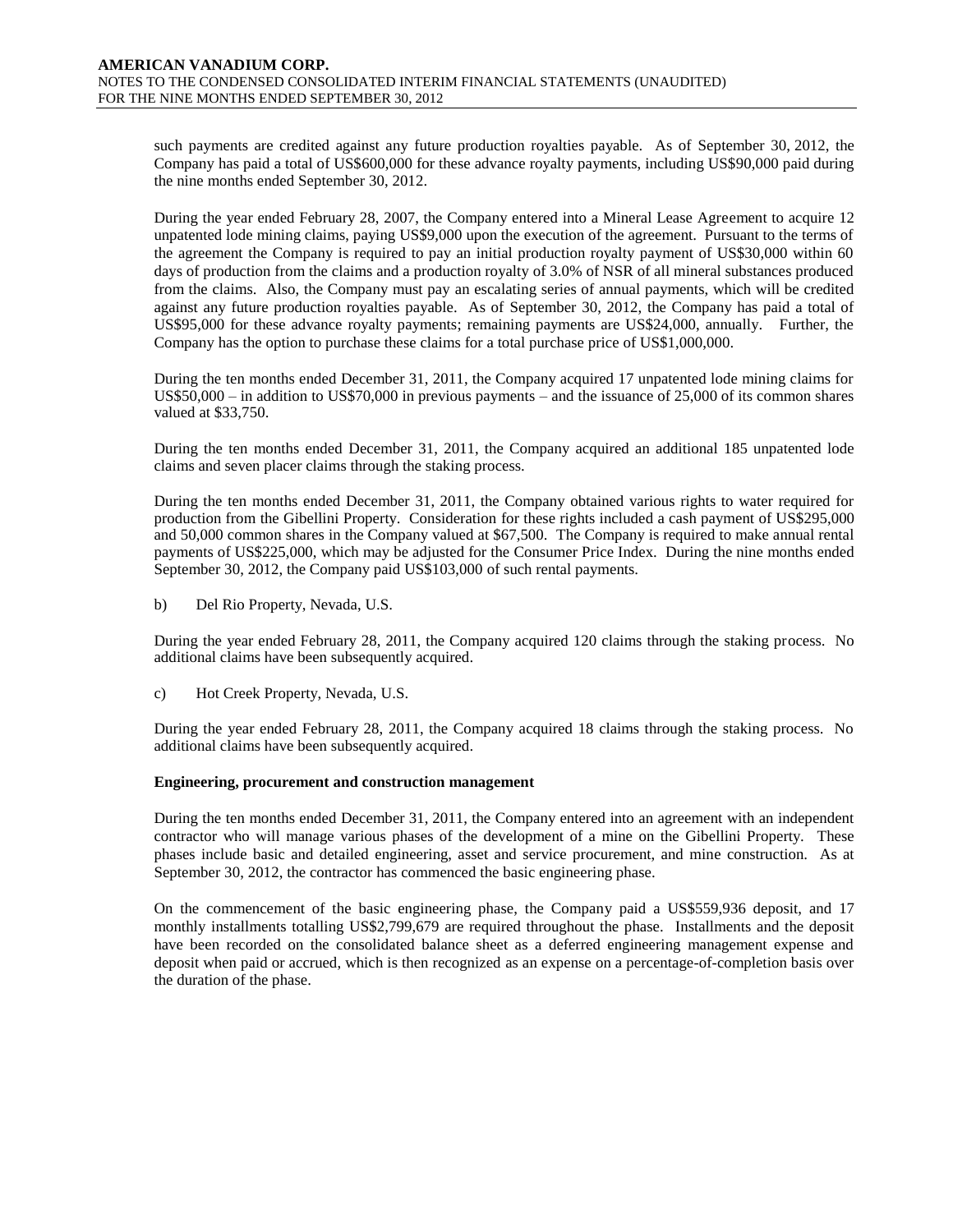Changes to the deferred engineering management expense and deposit balance are as follows:

|                                                             | Amount     |
|-------------------------------------------------------------|------------|
|                                                             |            |
| Balance, December 31, 2011                                  | 1,079,390  |
| Monthly installments paid or accrued                        | 1,307,470  |
| Expense recognized for percentage-of-completion achievement | (824, 419) |
| Foreign exchange gain                                       | 12.974     |
| <b>Balance, September 30, 2012</b>                          | 1,575,415  |

# **6. SHAREHOLDERS' EQUITY**

# **Share capital**

#### *Authorized*

Unlimited number of common voting shares with no par value.

#### *Issued and outstanding*

|                                                                | Number of            |            |
|----------------------------------------------------------------|----------------------|------------|
|                                                                | <b>Common Shares</b> | Amount     |
|                                                                |                      | \$         |
| Outstanding, March 1, 2011                                     | 20, 267, 814         | 6,349,922  |
| Issued through private placements, net of share issuance costs | 5,771,917            | 6,919,555  |
| Issued on exercise of warrants                                 | 1,166,666            | 466,666    |
| Issued on exercise of stock options                            | 87,000               | 141,968    |
| Issued for water rights (Note 5)                               | 50,000               | 67,500     |
| Issued for mineral claims (Note 5)                             | 25,000               | 33,750     |
| Issued on achievement of performance targets                   | 75,000               | 78,750     |
| Outstanding, December 31, 2011                                 | 27,443,397           | 14,058,111 |
| Issued through private placements, net of share issuance costs | 3,225,854            | 1,687,235  |
| Issued on exercise of stock options                            | 200,000              | 121,994    |
| Issued on employment signing bonus                             | 100,000              | 70,000     |
| Outstanding, September 30, 2012                                | 30,969,251           | 15,937,340 |

### *Private placements*

On March 22, 2011, the Company completed a brokered private placement of 2,770,250 common share units at a price of \$1.35 per unit for gross proceeds of \$3,739,838. Each unit consists of one common share and one-half of one common share purchase warrant. Each whole common share purchase warrant entitles the holder to purchase one additional common share at a price of \$1.95 until September 22, 2012. The full value of these units is attributed to the value of the common shares. An additional 193,918 agent's warrants were issued as part of this private placement with a fair value of \$109,668, but these warrants expired on March 22, 2012. Transaction costs for the private placement, which include the fair value of agent's warrants, cash commissions, and legal and other fees, totalled \$577,641.

On July 15, 2011, the Company completed a non-brokered private placement of 2,334,667 common share units at a price of \$1.50 per unit for gross proceeds of \$3,502,001. Each unit consists of one common share and onequarter of one common share purchase warrant. Each whole common share purchase warrant entitles the holder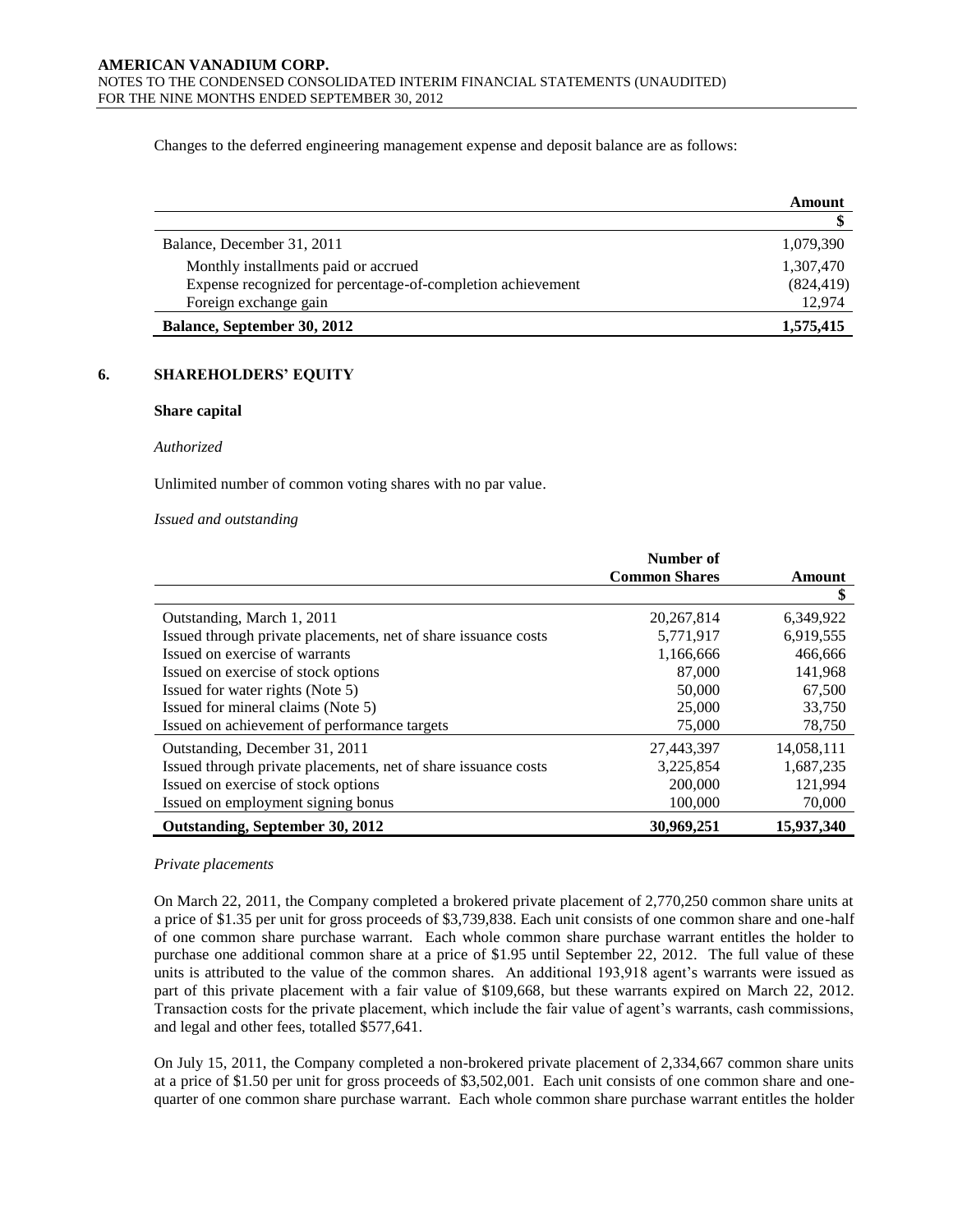to purchase an additional common share at a price of \$2.00 until January 15, 2013. The value of these units has been bifurcated between common shares at a value of \$1.34 per share and warrants at a value of \$0.16 per onequarter warrant. An additional 23,940 finder's warrants were issued as part of this private placement with a fair value of \$8,232. Each finder's warrant entitles the holder to purchase one common share at a price of \$2.00 per common share until July 15, 2012. Transaction costs for the private placement, which include the fair value of finder's warrants, cash commissions, and legal and other fees, totalled \$211,516.

On August 31, 2011, the Company completed a non-brokered private placement of 667,000 common share units at a price of \$1.50 per unit for gross proceeds of \$1,000,500. Each unit consists of one common share and onequarter of one common share purchase warrant. Each whole common share purchase warrant entitles the holder to purchase an additional common share at a price of \$2.00 until February 28, 2013. The value of these units has been bifurcated between common shares at a value of \$1.26 per share and warrants at a value of \$0.24 per one-quarter warrant.

On September 22, 2012, the Company completed a non-brokered private placement of 3,225,854 common share units at a price of \$0.62 per unit for gross proceeds of \$2,000,030. Each unit consists of one common share and one-half of one common share purchase warrant. Each whole common share purchase warrant entitles the holder to purchase an additional common share at a price of \$1.00 until March 13, 2014. The value of these units has been bifurcated between common shares at a value of \$0.55 per share and warrants at a value of \$0.07 per one-half warrant. Transaction costs for the private placement, which include cash commissions, and legal and other fees, totalled \$86,985.

# *Performance and bonus shares*

During the ten months ended December 31, 2011, the Company entered into an arrangement whereby up to 500,000 of its common shares could be issued to certain executives in four tranches to an officer of the Company upon meeting various milestones for the development of the Gibellini property. During the ten months ended December 31, 2011, the first milestone was met and 75,000 of these shares valued at \$78,750 were issued.

During the nine months ended September 30, 2012, the Company entered into arrangements whereby up to 3,000,000 of its common shares could be issued to certain officers and directors, or to companies related to them. These shares are issuable in tranches upon completion of various milestones related to the development of the Gibellini property or other strategic achievements. During the nine months ended September 30, 2012, 100,000 of these shares valued at \$70,000 were issued as a signing bonus to a new officer of the Company.

The performance conditions for the issuance of the remaining 3,325,000 performance and bonus shares are discussed in Note 12.

### **Warrants**

Changes to the balance of warrants outstanding are as follows:

|                                               | Number of       | <b>Weighted Average</b> | <b>Weighted Average</b> |
|-----------------------------------------------|-----------------|-------------------------|-------------------------|
|                                               | <b>Warrants</b> | <b>Exercise Price</b>   | <b>Fair Value</b>       |
|                                               |                 |                         |                         |
| Outstanding, March 1, 2011                    | 1,166,666       | 0.40                    |                         |
| Warrants exercised                            | (1,166,666)     | 0.40                    |                         |
| Warrants issued as part of common share units | 2,135,542       | 1.97                    | 0.25                    |
| Warrants issued as agent's and finder's fees  | 217,858         | 1.42                    | 0.54                    |
| Outstanding, December 31, 2011                | 2,353,400       | 1.92                    | 0.28                    |
| Warrants issued as part of common share units | 1,612,927       | 1.00                    | 0.14                    |
| Warrants expired                              | (1,602,983)     | 1.88                    | 0.07                    |
| Outstanding, September 30, 2012               | 2,363,344       | \$1.32                  | 0.32                    |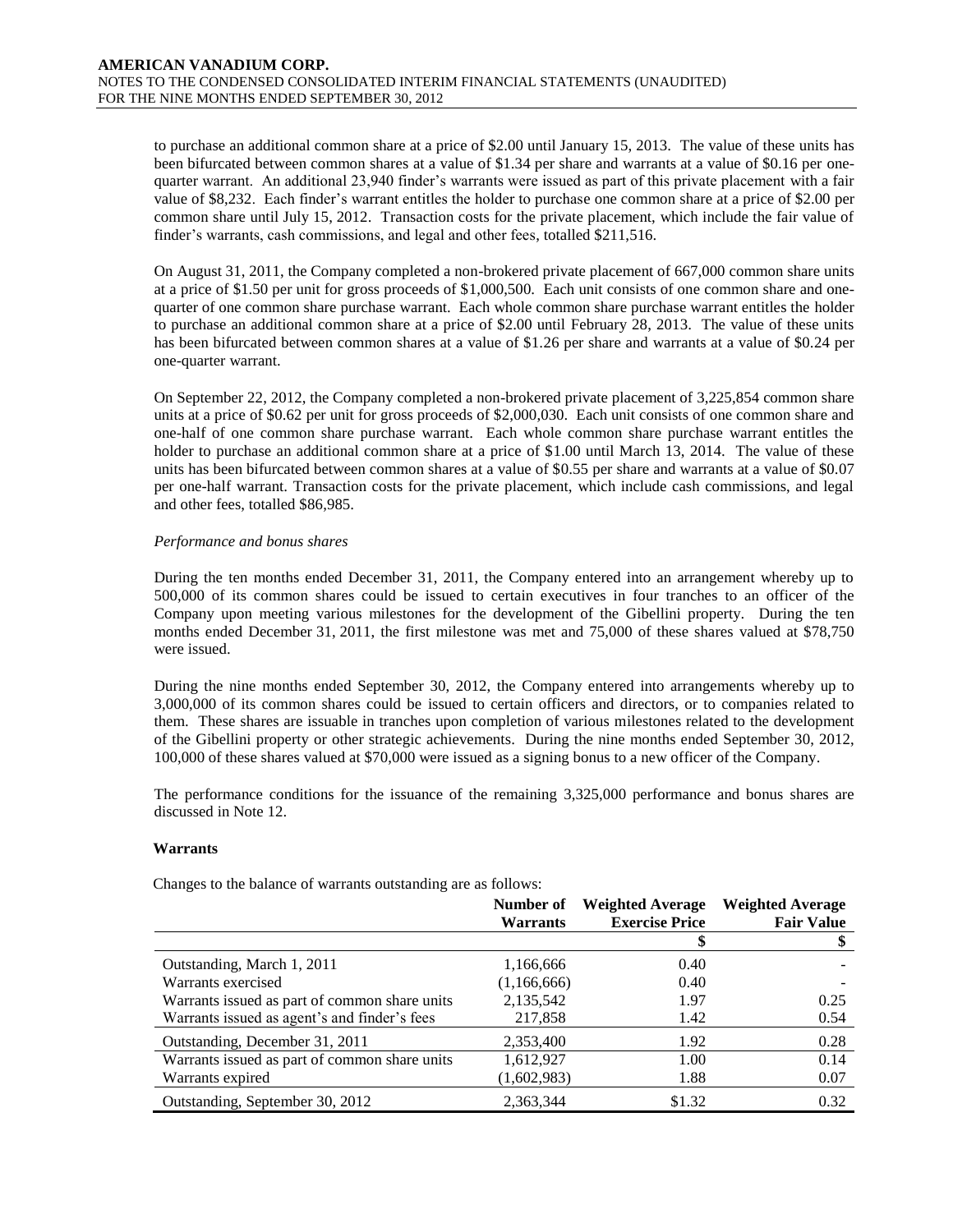The fair value of warrants included in common share units is determined as the excess in the value of the unit over the market price of the Company's common shares on the date the units are issued.

The fair value of agent's and finder's warrants issued on a stand-alone basis is determined using the Black-Scholes option pricing model.

The following warrants were outstanding and exercisable as at September 30, 2012:

|                    |                       | Number of<br><b>Warrants</b><br><b>Outstanding and</b> |
|--------------------|-----------------------|--------------------------------------------------------|
| <b>Expiry date</b> | <b>Exercise Price</b> | <b>Exercisable</b>                                     |
|                    | \$                    |                                                        |
| January 15, 2013   | 2.00                  | 583,667                                                |
| February 28, 2013  | 2.00                  | 166,750                                                |
| March 12, 2014     | 1.00                  | 1,612,927                                              |
|                    |                       | 2,363,344                                              |

#### **Stock options**

The Company adopted an incentive stock option plan which provides that the Board of Directors of the Company may from time to time, in its discretion, and in accordance with the requirements of the Exchange, grant to directors, officers, employees and technical consultants to the Company, non-transferable options to purchase common shares, provided that the number of common shares reserved for issuance will not exceed 10% of the issued and outstanding common shares. Such options will be exercisable for a period of up to five years from the date of grant. Vesting terms are determined by the Board of Directors at the time of grant.

Stock option transactions and the number of stock options outstanding are summarized as follows:

|                                 | Number of<br><b>Stock Options</b> | <b>Weighted Average</b><br><b>Exercise Price</b> | <b>Weighted Average</b><br><b>Fair Value</b> |
|---------------------------------|-----------------------------------|--------------------------------------------------|----------------------------------------------|
|                                 |                                   |                                                  |                                              |
| Outstanding, March 1, 2011      | 1,837,500                         | 0.69                                             | 0.51                                         |
| Options granted                 | 575,000                           | 1.47                                             | 1.09                                         |
| Options exercised               | (87,000)                          | 0.96                                             | 0.67                                         |
| Outstanding, December 31, 2011  | 2,325,500                         | 0.88                                             | 0.64                                         |
| Options granted                 | 665,000                           | 0.73                                             | 0.37                                         |
| Options exercised               | (200,000)                         | 0.35                                             | 0.26                                         |
| Options cancelled or forfeited  | (235,000)                         | 1.29                                             | 0.94                                         |
| Outstanding, September 30, 2012 | 2,555,500                         | 0.84                                             | 0.58                                         |

The fair values of the stock options granted during the nine months ended September 30, 2012 and August 31, 2011 have been estimated using the Black-Scholes option pricing model. The weighted average assumptions used in the pricing model for these options are as follows:

|                                 | <b>Nine Months Ended</b><br><b>September 30, 2012</b> | Nine Months Ended<br>August 31, 2011 |
|---------------------------------|-------------------------------------------------------|--------------------------------------|
| Risk-free interest rate         | $1.09\%$                                              | 1.88 %                               |
| Annual dividends                |                                                       |                                      |
| Expected stock price volatility | 85.79%                                                | 130.78%                              |
| Expected forfeiture rate        | 20.31%                                                | 28.49%                               |
| Expected life                   | $2.55$ years                                          | 2.89<br>vears                        |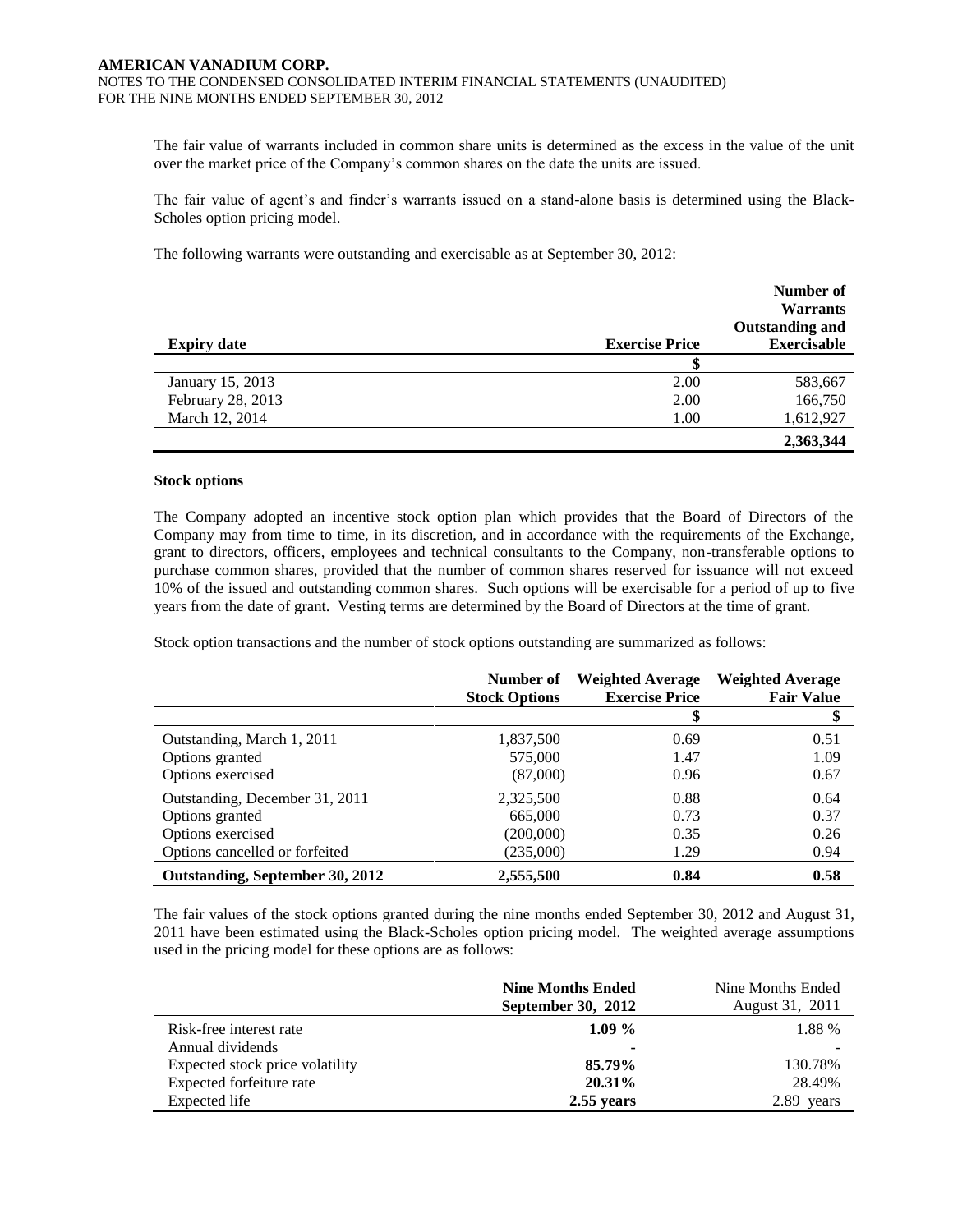|                    |                       |                          | Number of          |
|--------------------|-----------------------|--------------------------|--------------------|
|                    |                       | <b>Number of Options</b> | <b>Options</b>     |
| <b>Expiry date</b> | <b>Exercise Price</b> | Outstanding              | <b>Exercisable</b> |
|                    | \$                    |                          |                    |
| February 12, 2013  | 1.30                  | 138,000                  | 138,000            |
| January 21, 2015   | 0.35                  | 687,500                  | 687,500            |
| April 1, 2015      | 0.75                  | 40,000                   | 40,000             |
| August 18, 2015    | 0.75                  | 50,000                   | 50,000             |
| November $2, 2015$ | 0.70                  | 275,000                  | 275,000            |
| December 13, 2015  | 1.00                  | 60,000                   | 60,000             |
| December 29, 2015  | 1.05                  | 15,000                   | 15,000             |
| December 31, 2015  | 1.14                  | 50,000                   | 50,000             |
| February 7, 2016   | 1.56                  | 100,000                  | 100,000            |
| March 7, 2016      | 1.50                  | 25,000                   | 25,000             |
| March 23, 2016     | 1.53                  | 300,000                  | 300,000            |
| July 19, 2016      | 1.34                  | 100,000                  | 100,000            |
| August 2, 2016     | 1.25                  | 50,000                   | 50,000             |
| February 6, 2017   | 0.77                  | 65,000                   | 52,500             |
| April 3, 2017      | 0.70                  | 100,000                  | 50,000             |
| April 12, 2017     | 0.74                  | 50,000                   | 25,000             |
| May 31, 2017       | 0.70                  | 150,000                  | 75,000             |
| June 15, 2017      | 0.74                  | 300,000                  | 300,000            |
|                    |                       | 2,555,500                | 2,393,000          |

The following incentive stock options were outstanding and exercisable at September 30, 2012:

# **7. RELATED PARTY TRANSACTIONS**

During the nine months ended September 30, 2012, a \$58,500 (nine months ended August 31, 2011 - \$36,000) expense was recorded for office facilities, corporate and administrative services provided by a company jointly controlled by a director of the Company, of which \$8,718 (December 31, 2011 - \$12,290) is included in accounts payable and accrued liabilities.

During the nine months ended September 30, 2012, a \$135,000 expense (nine months ended August 31, 2011 - \$70,000) was recorded for consulting services provided by a company jointly controlled by a director of the Company. Included in accounts payable and accrued liabilities at September 30, 2012 is \$5,419 (December 31, 2011 - \$43,448) payable to this related company.

Included in prepaid expenses is \$10,000 (December 31, 2011 - \$10,000) advanced to the Chief Executive Officer of the Company for corporate expenses to be incurred on the Company's behalf. Included in accounts payable and accrued liabilities is a total of \$9,560 (December 31, 2011 - \$3,496) owing to this officer.

These transactions were in the normal course of operations and were measured at the exchange amount, which is the amount of consideration established and agreed to by the related parties.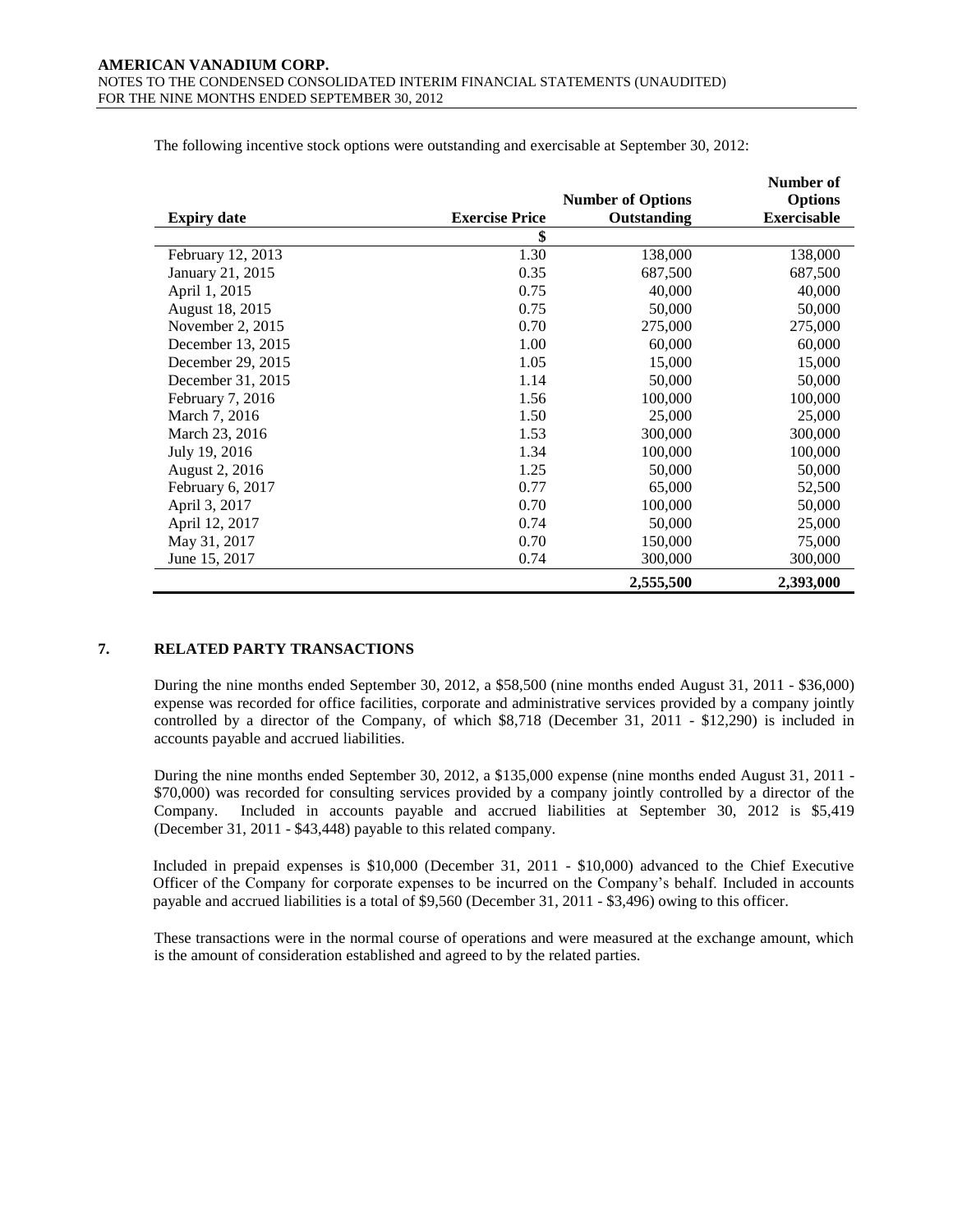# **8. SEGMENTED INFORMATION**

The Company has one reportable operating segment, being the acquisition and exploration of mineral properties. Geographical information is as follows:

|                              |              | <b>Net Comprehensive Loss for the Nine Months Ended</b> |  |
|------------------------------|--------------|---------------------------------------------------------|--|
|                              | September 30 | August 31                                               |  |
|                              | 2012         | 2011                                                    |  |
|                              |              |                                                         |  |
| Canada                       | 1,759,629    | 2,025,514                                               |  |
| <b>United States</b>         | 2,920,183    | 2,969,987                                               |  |
| Total net comprehensive loss | 4,679,812    | 4,995,501                                               |  |

|                      |              | <b>Total Assets as at</b> |
|----------------------|--------------|---------------------------|
|                      | September 30 | December 31               |
|                      | 2012         | 2011                      |
|                      |              |                           |
| Canada               | 654,528      | 3,507,763                 |
| <b>United States</b> | 4,421,480    | 3,986,505                 |
| Total assets         | 5,076,008    | 7,494,268                 |

# **9**. **FINANCIAL INSTRUMENTS AND RISK MANAGEMENT**

As at September 30, 2012, the Company's financial instruments comprise cash, amounts receivable, income tax receivable, reclamation deposit and accounts payable and accrued liabilities. With the exception of cash, all financial instruments held by the Company are measured at amortized cost. The fair values of these financial instruments approximate their carrying value due to their short-term maturities.

Financial instruments measured at fair value on the balance sheet as at September 30, 2012 are summarized in levels of fair value hierarchy, described in Note 3 of the Company's audited financial statements as at and for the ten months ended December 31, 2011, as follows:

|      | evel      | evel 2 | Level 3 |
|------|-----------|--------|---------|
|      |           |        | ш       |
| Cash | 1,324,603 |        |         |

The Company's financial instruments are exposed to certain financial risks, including currency risk, credit risk, liquidity risk and interest rate risk.

### *Currency risk*

A portion of the Company's expenses are incurred in United States dollars and financial instrument balances are held in this currency. A significant change in the currency exchange rates between the Canadian dollar relative to the United States dollar could have a negative effect on the Company's results of operations, financial position or cash flows.

The Company has not hedged its exposure to currency fluctuations and, as at September 30, 2012, the Company held \$858,616 (December 31, 2011 - \$1,638,060) in United States dollars. A prolonged \$0.10 increase (decrease) in the value of the Canadian dollar compared with the United States dollar would result in a \$85,862 foreign exchange loss (gain) based on United States dollar holdings as at September 30, 2012.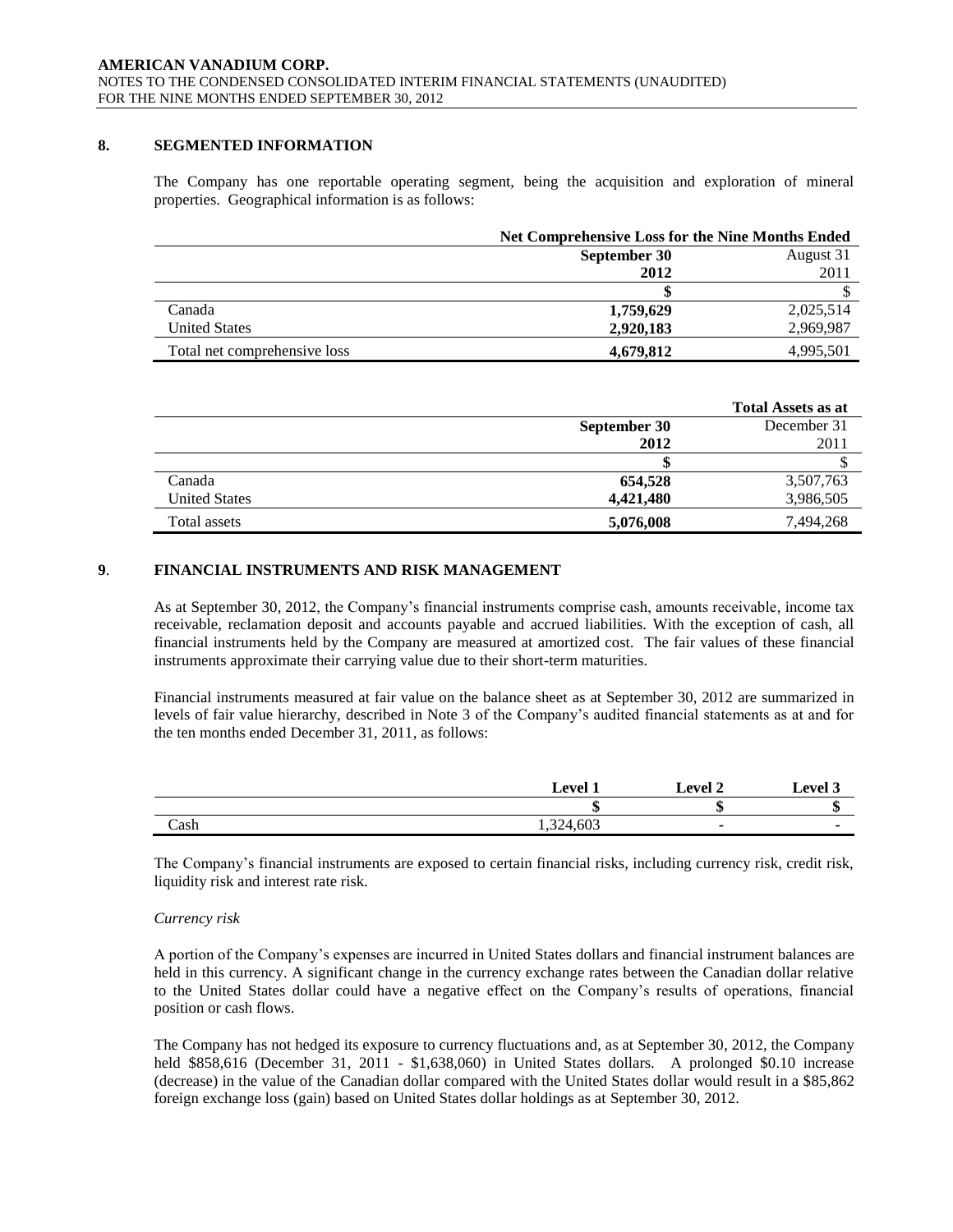# *Credit risk*

Credit risk is the risk of an unexpected loss if a customer or third party to a financial instrument fails to meet its contractual obligations. The Company's credit risk is primarily attributable to its cash. The Company limits exposure to credit risk by maintaining its cash with large financial institutions. The Company does not have cash that is invested in asset backed commercial paper.

# *Liquidity risk*

Liquidity risk is the risk that the Company will not be able to meet its financial obligations as they fall due. The Company manages capital in order to meet short-term business requirements, after taking into account cash flows from operations and the Company's holdings of cash. The Company believes that these sources will be sufficient to cover its short-term administrative costs, but that further funding will be required for design, engineering and development activities at its Gibellini property as well as to meet long-term administrative costs.

### *Interest rate risk*

Interest rate risk is the risk that the fair value or future cash flows of a financial instrument will fluctuate because of changes in market interest rates. As the Company's cash is currently held in short-term interest bearing accounts which pay relatively low rates of interest, the Company considers the interest rate risk to be limited.

# **10. CAPITAL MANAGEMENT**

The Company manages its capital structure and makes adjustments to it, based on the funds available to the Company, in order to support the acquisition, exploration and development of resource properties. The Board of Directors does not establish quantitative return on capital criteria for management, but rather relies on the expertise of the Company's management to sustain future development of the business.

The properties in which the Company currently has an interest are in the exploration stage; as such the Company is dependent upon external financings to fund activities. In order to carry out planned exploration and development and to pay for administrative costs, the Company will spend its existing working capital and will need to raise additional funds to continue its operations.

Management reviews its capital management approach on an ongoing basis and believes that this approach, given the relative size of the Company, is reasonable.

There were no changes in the Company's approach to capital management during the nine months ended September 30, 2012. The Company is not subject to externally imposed capital requirements.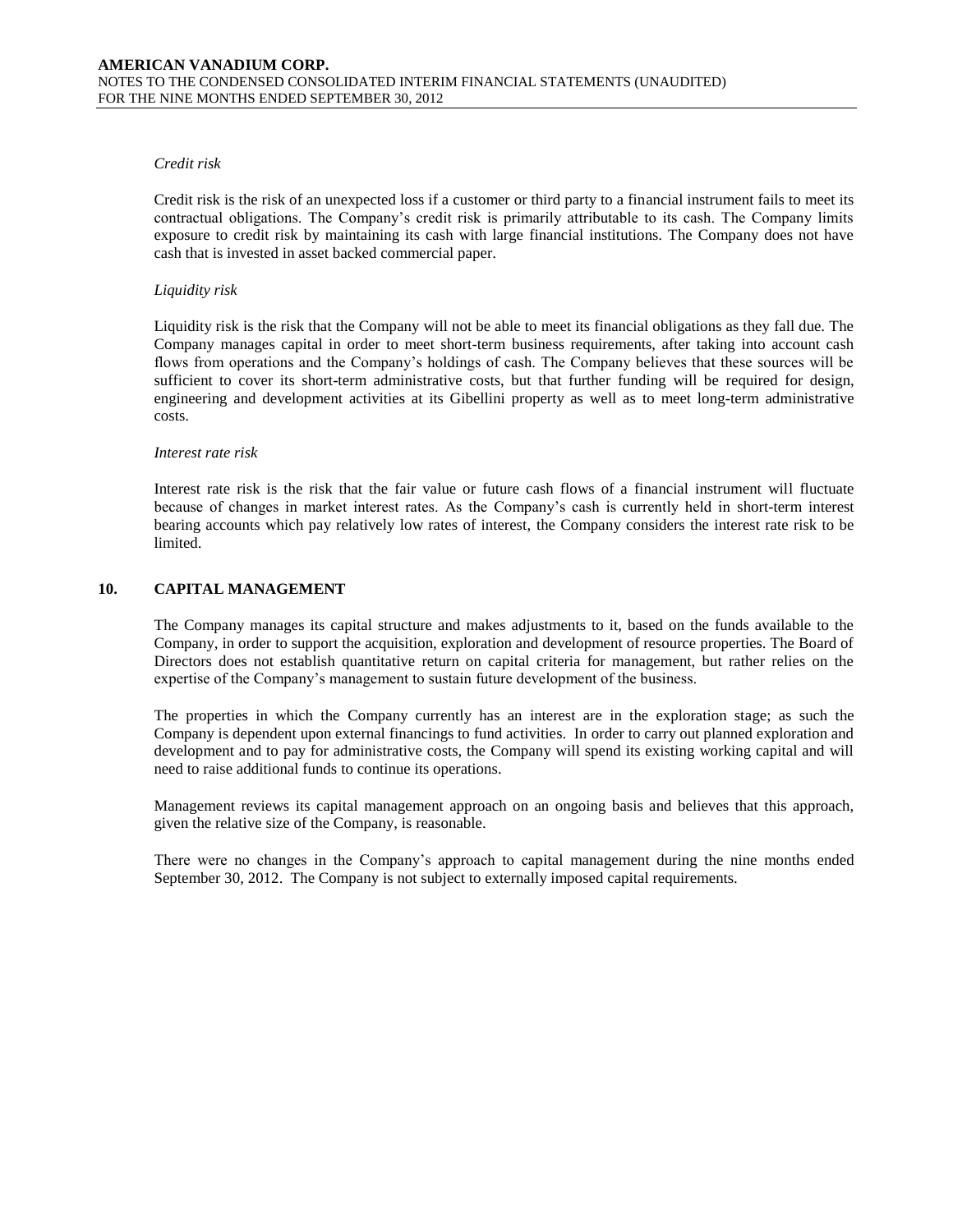# **11. LOSS PER SHARE**

The numerators and denominators of basic and diluted loss per share for the three months and nine months ended September 30, 2012 and three months and nine months ended August 31, 2011 are as follows:

|                                                                           | <b>Three Months Ended</b> |                   | <b>Nine Months Ended</b> |                   |
|---------------------------------------------------------------------------|---------------------------|-------------------|--------------------------|-------------------|
|                                                                           | September 30<br>2012      | August 31<br>2011 | September 30<br>2012     | August 31<br>2011 |
| Net loss (numerator)                                                      | \$2,015,548               | \$1,297,666       | \$4,679,812              | \$4,995,501       |
| Basic and diluted weighted average number<br>of common shares outstanding |                           |                   |                          |                   |
| (denominator)                                                             | 28,374,542                | 24,477,006        | 27,818,453               | 22,343,270        |
| Basic and diluted loss per share                                          | \$0.07                    | \$0.05            | \$0.17                   | \$0.22            |

The Company incurred net losses for all periods reported, so no dilutive impact of in-the-money stock options and warrants has been included in the calculation of diluted weighted average number of common shares outstanding.

# **12. COMMITMENTS AND CONTINGENCIES**

The Company is contractually or constructively committed to the following expenditures:

|                                     | <b>Remainder of</b> |             |             |             |             |
|-------------------------------------|---------------------|-------------|-------------|-------------|-------------|
| Nature of payment                   | 2012                | 2013        | 2014        | 2015        | 2016        |
| Engineering management <sup>1</sup> | US\$453.282         | US\$453.282 | -           |             |             |
| Mineral rights <sup>2</sup>         | US\$54,000          | US\$144,000 | US\$144,000 | US\$144,000 | US\$144,000 |
| Water rights <sup>3</sup>           | $\sim$              | US\$225,000 | US\$225,000 | US\$225,000 | US\$225,000 |
| Office lease                        | Cdn\$27.234         |             | -           |             |             |

<sup>1.</sup> As described in Note 5, the Company has commenced a basic engineering phase under a mine engineering, procurement and construction management agreement. The Company is not committed to undertaking further phases under the agreement.

<sup>2.</sup> As described in Note 5, the Company is making NSR prepayments in order to acquire and maintain mineral rights to its properties. To maintain certain of its properties in good standing, the Company is required to continue making these payments.

<sup>3.</sup> As described in Note 5, the Company is making annual rental payments to maintain water rights for its properties.